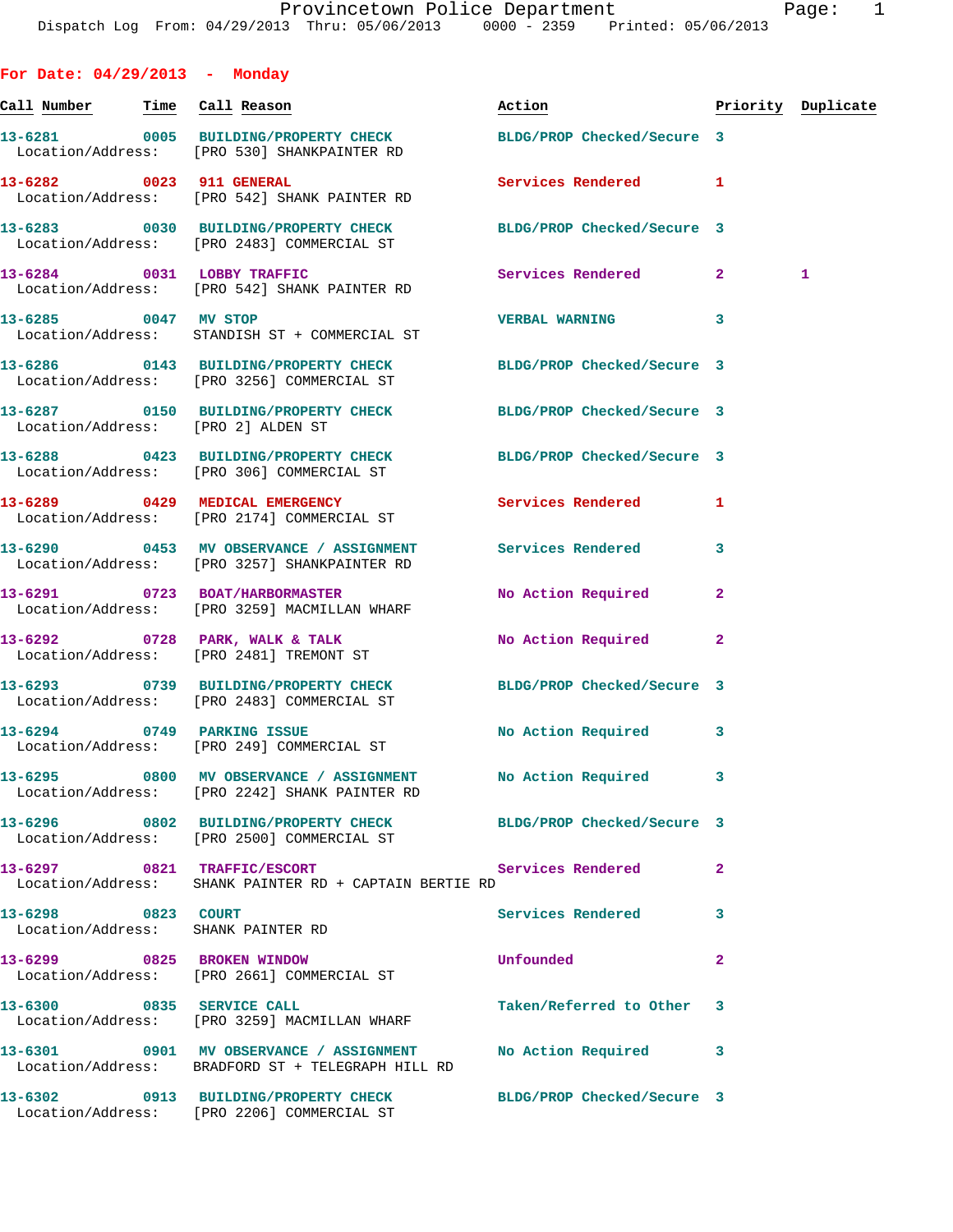|                                        | Provincetown Police Department Fage: 2<br>Dispatch Log From: 04/29/2013 Thru: 05/06/2013 0000 - 2359 Printed: 05/06/2013 |                           |              |
|----------------------------------------|--------------------------------------------------------------------------------------------------------------------------|---------------------------|--------------|
|                                        | 13-6303 0940 MV DISABLED/STUCK IN SAND Services Rendered<br>Location/Address: [PRO 320] COMMERCIAL ST                    |                           | $\mathbf{2}$ |
|                                        | 13-6304 0942 MV DISABLED<br>Location/Address: [PRO 2513] ROUTE 6                                                         | <b>Unfounded United</b>   | $\mathbf{2}$ |
|                                        | 13-6305      0945   MV OBSERVANCE / ASSIGNMENT       Services Rendered<br>Location/Address:    [PRO 2513] ROUTE 6        |                           | 3            |
|                                        | 13-6306 0953 MV STOP<br>Location/Address: [PRO 2513] ROUTE 6                                                             | No Action Required 3      |              |
| Location/Address: [PRO 414] CONWELL ST | 13-6307 1006 MV OBSERVANCE / ASSIGNMENT Citation/Warning Issued 3                                                        |                           |              |
|                                        | 13-6308 1019 MV STOP<br>Location/Address: [PRO 43] BRADFORD ST                                                           | <b>VERBAL WARNING</b>     | 3            |
| 13-6309 1028 MV STOP                   | Location/Address: [PRO 2518] ROUTE 6                                                                                     | <b>VERBAL WARNING</b>     | 3            |
|                                        | 13-6310 1042 MINOR MVA<br>Location/Address: [PRO 2577] BRADFORD ST                                                       | Services Rendered         | 1            |
|                                        | 13-6311 1111 1111 PARK, WALK & TALK 1111 CONTRACT SERVICES Rendered<br>Location/Address: RYDER ST EXT + COMMERCIAL ST    |                           |              |
|                                        | 13-6312 1122 MV OBSERVANCE / ASSIGNMENT Services Rendered<br>Location/Address: MT GILBOA RD + COMMERCIAL ST              |                           | 3            |
|                                        | 13-6313 1135 PARK, WALK & TALK 1988 No Action Required 2<br>Location/Address: [PRO 3296] SHANKPAINTER RD                 |                           |              |
| Location/Address: [PRO 564] BAYBERRY   | 13-6314 1151 BUILDING/PROPERTY CHECK BLDG/PROP Checked/Secure 3                                                          |                           |              |
|                                        | 13-6315 1230 MV OBSERVANCE / ASSIGNMENT Services Rendered 3<br>Location/Address: BRADFORD ST + HIGH POLE HILL            |                           |              |
|                                        |                                                                                                                          | <b>VERBAL WARNING</b>     | $\mathbf{3}$ |
| Location/Address: [PRO 521] ROUTE 6    | 13-6317 1336 BUILDING/PROPERTY CHECK BLDG/PROP Checked/Secure 3                                                          |                           |              |
|                                        | 13-6318 1440 TRUCKING BLOCKING TRAFFIC Services Rendered<br>Location/Address: HANCOCK ST + COMMERCIAL ST                 |                           | $\mathbf{2}$ |
| Location/Address: [PRO 2521] ROUTE 6   | 13-6319 1512 MV OBSERVANCE / ASSIGNMENT Services Rendered                                                                |                           | $\mathbf{3}$ |
|                                        | 13-6320 1637 BUILDING/PROPERTY CHECK BLDG/PROP Checked/Secure 3<br>Location/Address: [PRO 2898] JEROME SMITH RD          |                           |              |
| 13-6321 1652 LIFT ASSIST               | Location/Address: [PRO 1156] WINSLOW ST                                                                                  | Services Rendered 1       |              |
|                                        | 13-6322 1712 SERVICE CALL<br>Location/Address: [PRO 2381] COMMERCIAL ST                                                  | Services Rendered         | 3            |
| Location/Address: [PRO 564] BAYBERRY   | 13-6323 1805 BUILDING/PROPERTY CHECK BLDG/PROP Checked/Secure 3                                                          |                           |              |
|                                        | 13-6324 1821 BUILDING/PROPERTY CHECK BLDG/PROP Checked/Secure 3<br>Location/Address: [PRO 3163] WINTHROP ST              |                           |              |
|                                        | 13-6327 1830 METHODIST CHURCH LOCKED UP Services Rendered 3<br>Location/Address: [PRO 537] SHANK PAINTER RD              |                           |              |
| 13-6325 1846 911 GENERAL               |                                                                                                                          | Transported to Hospital 1 |              |

Location/Address: [PRO 3188] MEADOW RD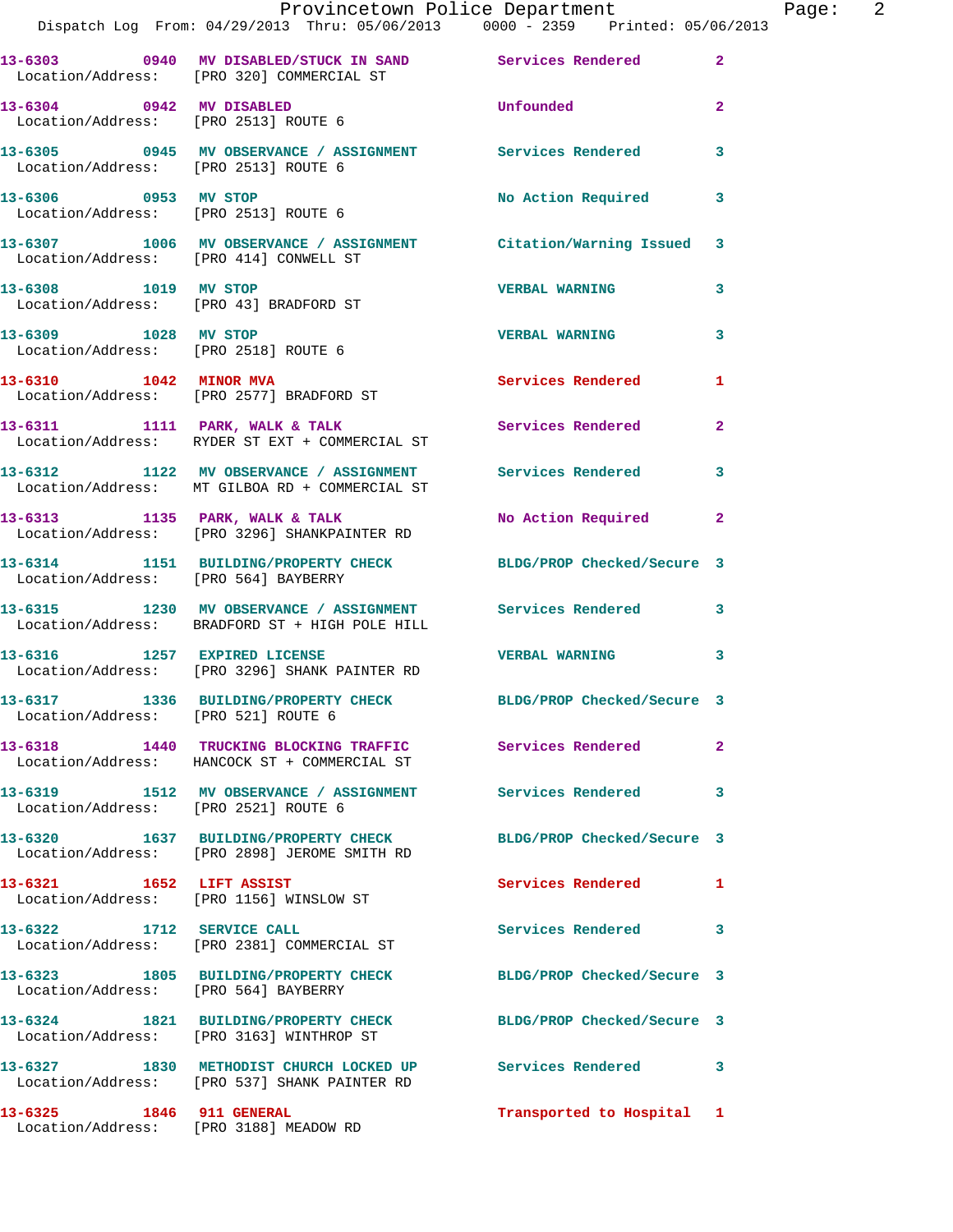|                                  | Dispatch Log From: 04/29/2013 Thru: 05/06/2013 0000 - 2359 Printed: 05/06/2013                                 |                            |              |    |
|----------------------------------|----------------------------------------------------------------------------------------------------------------|----------------------------|--------------|----|
|                                  | 13-6328 1948 911 GENERAL<br>Location/Address: [PRO 2144] CONWELL ST                                            | Services Rendered          | 1            |    |
|                                  | 13-6329 2030 MV OBSERVANCE / ASSIGNMENT Services Rendered<br>Location/Address: [PRO 2521] ROUTE 6              |                            | 3            |    |
| 13-6330 2100 MV STOP             | Location/Address: [PRO 2521] ROUTE 6                                                                           | <b>VERBAL WARNING</b>      | 3            |    |
|                                  | 13-6331 2105 BUILDING/PROPERTY CHECK BLDG/PROP Checked/Secure 3<br>Location/Address: [PRO 16] BRADFORD ST      |                            |              |    |
|                                  | 13-6332 2132 BUILDING/PROPERTY CHECK BLDG/PROP Checked/Secure 3<br>Location/Address: [PRO 3317] CEMETERY RD    |                            |              |    |
| Location/Address: COMMERCIAL ST  | 13-6333 2132 DISTURBANCE<br>Refer To Arrest: 13-50-AR                                                          | Arrest(s) Made             | 1            |    |
|                                  | 13-6334 2255 ASSIST CITIZEN<br>Location/Address: [PRO 516] RACE POINT RD                                       | Services Rendered 3        |              |    |
|                                  | 13-6335 2345 BUILDING/PROPERTY CHECK<br>Location/Address: [PRO 516] RACE POINT RD                              | BLDG/PROP Checked/Secure 3 |              |    |
|                                  | 13-6337 2350 BUILDING/PROPERTY CHECK<br>Location/Address: [PRO 519] RACE POINT RD                              | BLDG/PROP Checked/Secure 3 |              |    |
|                                  | 13-6338 2355 MV STOP<br>Location/Address: [PRO 2521] ROUTE 6                                                   | VERBAL WARNING 3           |              |    |
| For Date: $04/30/2013$ - Tuesday |                                                                                                                |                            |              |    |
|                                  | 13-6339 0000 BUILDING/PROPERTY CHECK BLDG/PROP Checked/Secure 3<br>Location/Address: [PRO 139] COMMERCIAL ST   |                            |              |    |
|                                  | 13-6341 0129 BUILDING/PROPERTY CHECK BLDG/PROP Checked/Secure 3<br>Location/Address: [PRO 2543] MACMILLAN      |                            |              |    |
|                                  | 13-6342 0148 MV OBSERVANCE / ASSIGNMENT BLDG/PROP Checked/Secure 3<br>Location/Address: [PRO 2577] BRADFORD ST |                            |              |    |
|                                  | 13-6343 0158 BUILDING/PROPERTY CHECK<br>Location/Address: [PRO 2483] COMMERCIAL ST                             | Services Rendered          | 3            |    |
| 13-6344 0159 GENERAL INFO        |                                                                                                                | <b>Services Rendered</b>   | 3            |    |
|                                  | 13-6345 0344 BUILDING/PROPERTY CHECK<br>Location/Address: [PRO 530] SHANKPAINTER RD                            | BLDG/PROP Checked/Secure 3 |              |    |
|                                  | 13-6346 0530 BUILDING/PROPERTY CHECK<br>Location/Address: [PRO 306] COMMERCIAL ST                              | BLDG/PROP Checked/Secure 3 |              |    |
| 13-6347 0530 LOBBY TRAFFIC       | Location/Address: [PRO 542] SHANK PAINTER RD                                                                   | Services Rendered          | $\mathbf{2}$ | 19 |
|                                  | 13-6348 0537 BUILDING/PROPERTY CHECK<br>Location/Address: [PRO 391] COMMERCIAL ST                              | <b>Services Rendered</b>   | 3            |    |
|                                  | 13-6349 0546 BUILDING/PROPERTY CHECK<br>Location/Address: [PRO 182] COMMERCIAL ST                              | BLDG/PROP Checked/Secure 3 |              |    |
|                                  | 13-6350 0552 ASSIST CITIZEN<br>Location/Address: [PRO 2500] COMMERCIAL ST                                      | <b>Services Rendered</b>   | 3            |    |
|                                  | 13-6351 0554 BUILDING/PROPERTY CHECK<br>Location/Address: [PRO 2] ALDEN ST                                     | BLDG/PROP Checked/Secure 3 |              |    |
|                                  | 13-6352 0717 BOAT/HARBORMASTER                                                                                 | No Action Required         | $\mathbf{2}$ |    |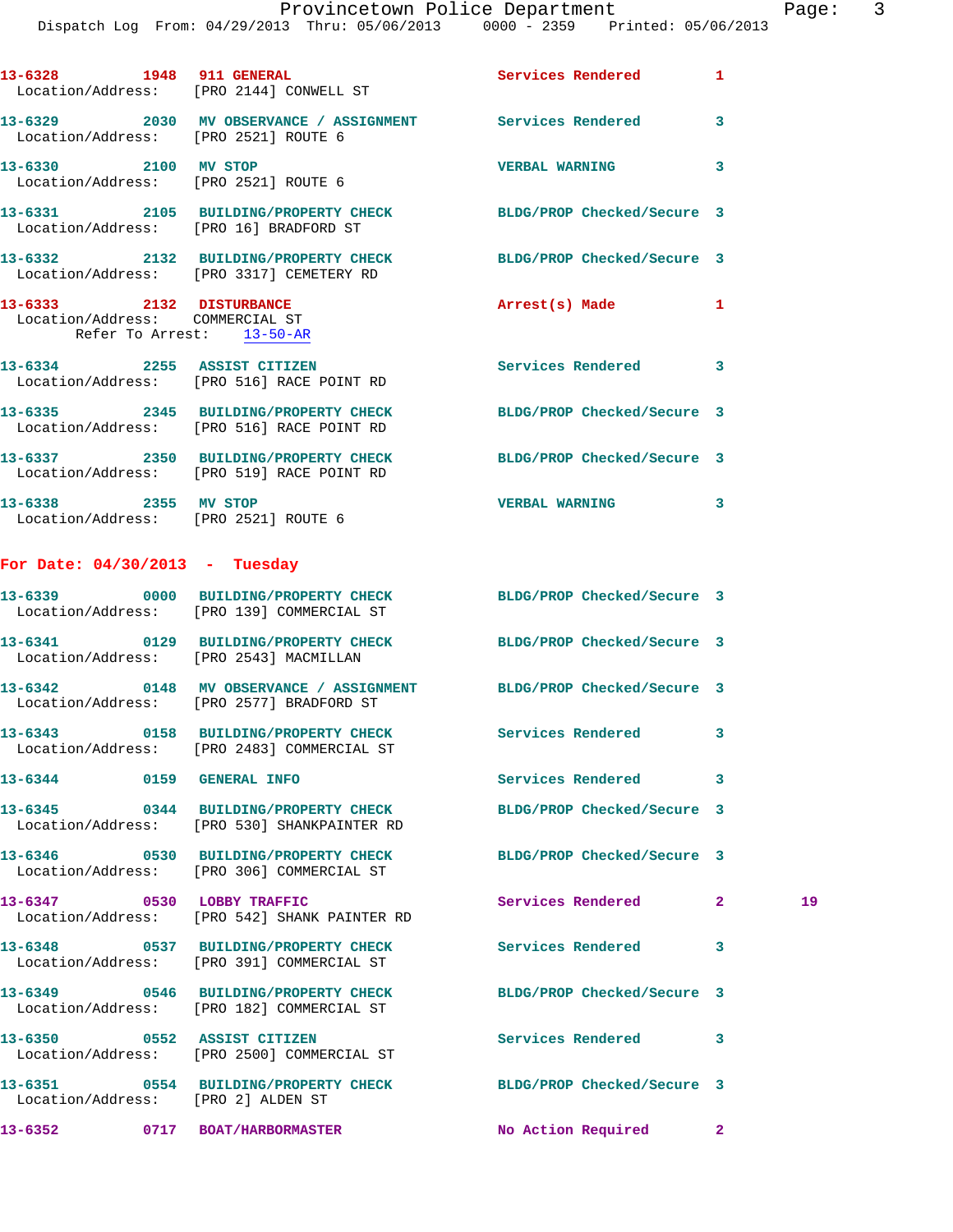|                                                              | Dispatch Log From: 04/29/2013 Thru: 05/06/2013 0000 - 2359 Printed: 05/06/2013                                | Provincetown Police Department Page: 4      |              |
|--------------------------------------------------------------|---------------------------------------------------------------------------------------------------------------|---------------------------------------------|--------------|
|                                                              | Location/Address: [PRO 3259] MACMILLAN WHARF                                                                  |                                             |              |
|                                                              | 13-6353 0732 BUILDING/PROPERTY CHECK BLDG/PROP Checked/Secure 3<br>Location/Address: [PRO 3287] ROUTE 6       |                                             |              |
|                                                              | 13-6354 0743 MEDICAL EMERGENCY<br>Location/Address: [PRO 542] SHANK PAINTER RD                                | Transported to Hospital 1                   |              |
|                                                              | 13-6355 0757 PARK, WALK & TALK Services Rendered 2<br>Location/Address: [PRO 2222] COMMERCIAL ST              |                                             |              |
| Refer To Arrest: 13-50-AR                                    | 13-6356 0803 ESCORT/TRANSPORT<br>Location/Address: [PRO 542] SHANK PAINTER RD                                 | Taken/Referred to Other 3                   |              |
|                                                              | 13-6358 0827 MV STOP<br>Location/Address: [PRO 606] CONWELL ST                                                | <b>VERBAL WARNING</b>                       | 3            |
| Location/Address: [PRO 2479] ROUTE 6                         | 13-6359 0836 MV OBSERVANCE / ASSIGNMENT Services Rendered 3                                                   |                                             |              |
| Location/Address: [PRO 564] BAYBERRY                         | 13-6360 0859 BUILDING/PROPERTY CHECK BLDG/PROP Checked/Secure 3                                               |                                             |              |
|                                                              | 13-6361 0928 WIRES DOWN<br>Location/Address: [PRO 75] CAPTAIN BERTIE RD                                       | Services Rendered 2                         |              |
|                                                              | 13-6362 0955 ALARM - FALSE<br>Location/Address: [PRO 2542] COMMERCIAL ST                                      | False Alarm <b>Exercise Service Service</b> | 1            |
|                                                              | 13-6363 1027 BUILDING/PROPERTY CHECK BLDG/PROP Checked/Secure 3<br>Location/Address: [PRO 3287] ROUTE 6       |                                             |              |
|                                                              | 13-6364 1033 TRAP CHECK<br>Location/Address: [PRO 3421] COMMERCIAL ST                                         | No Action Required 2                        |              |
| 13-6365 1034 MV STOP                                         | Location: [PRO 3431] LOPES SQUARE                                                                             | <b>VERBAL WARNING</b>                       | 3            |
|                                                              | 13-6366 1039 EXPIRED DRIVER'S LICENSE No Action Required 3<br>Location/Address: [PRO 588] SHANK PAINTER RD    |                                             |              |
|                                                              | 13-6367 1057 PARK, WALK & TALK<br>Location/Address: [PRO 2466] COMMERCIAL ST                                  | No Action Required 2                        |              |
|                                                              | 13-6368 1114 MV OBSERVANCE / ASSIGNMENT Services Rendered<br>Location/Address: [PRO 536] SHANKPAINTER RD      |                                             | 3            |
|                                                              | 13-6370 1204 TRAFFIC CONTROL<br>Location/Address: BANGS ST + COMMERCIAL ST                                    | Services Rendered                           | 3            |
|                                                              | 13-6371 1206 MEDICAL EMERGENCY<br>Location/Address: [PRO 3596] COMMERCIAL ST                                  | Transported to Hospital 1                   |              |
| 13-6372 1234 MV STOP                                         | Location/Address: CONANT ST + BRADFORD ST                                                                     | <b>VERBAL WARNING</b>                       | 3            |
|                                                              | 13-6373 1241 BUILDING/PROPERTY CHECK BLDG/PROP Checked/Secure 3<br>Location/Address: [PRO 2483] COMMERCIAL ST |                                             |              |
|                                                              | 13-6375 1317 PARK, WALK & TALK<br>Location/Address: [PRO 105] COMMERCIAL ST                                   | Services Rendered                           | $\mathbf{2}$ |
|                                                              | 13-6376 1329 STRAY DOG<br>Location/Address: [PRO 2368] SHANK PAINTER RD                                       | Services Rendered                           | 2            |
| Location/Address: [PRO 2513] ROUTE 6                         | 13-6377 1401 MV OBSERVANCE / ASSIGNMENT Services Rendered                                                     |                                             | 3            |
| 13-6378 1411 MV STOP<br>Location/Address: [PRO 2521] ROUTE 6 |                                                                                                               | <b>VERBAL WARNING</b>                       | 3            |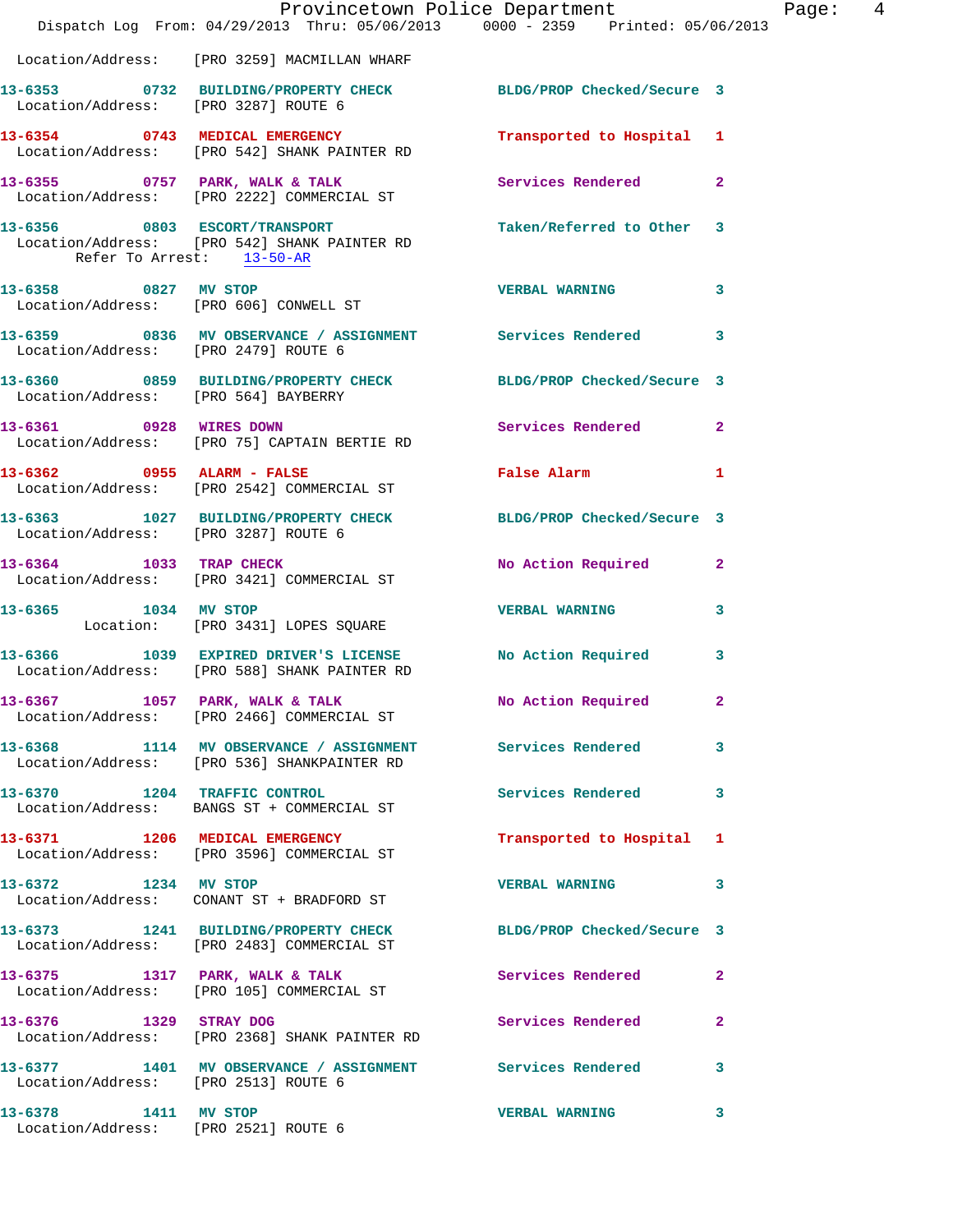|                                                     | Provincetown Police Department<br>Dispatch Log From: 04/29/2013 Thru: 05/06/2013 0000 - 2359 Printed: 05/06/2013 |                            |                |
|-----------------------------------------------------|------------------------------------------------------------------------------------------------------------------|----------------------------|----------------|
|                                                     | 13-6379 1430 BUILDING/PROPERTY CHECK<br>Location/Address: [PRO 3318] CEMETERY RD                                 | BLDG/PROP Checked/Secure 3 |                |
|                                                     | 13-6380 1535 PARK, WALK & TALK 1999 No Action Required Location/Address: [PRO 3287] ROUTE 6                      |                            | $\mathbf{2}$   |
|                                                     | 13-6381 1541 ANIMAL CALL<br>Location/Address: [PRO 3694] CUDWORTH ST + WATSONS CT                                | Services Rendered          | $\overline{2}$ |
| 13-6382 1547 ANIMAL CALL                            | Location/Address: [PRO 519] RACE POINT RD                                                                        | No Action Required         | $\mathbf{2}$   |
| 13-6383 1557 COMPLAINT<br>Refer To Arrest: 13-50-AR | Location/Address: [PRO 542] SHANK PAINTER RD                                                                     | <b>SPOKEN TO</b>           | 3              |
|                                                     | 13-6384 1613 BOAT/HARBORMASTER<br>Location/Address: [PRO 2483] COMMERCIAL ST                                     | <b>Services Rendered</b>   | $\mathbf{2}$   |
|                                                     | 13-6385 1651 PARKING / GENERAL<br>Location/Address: STANDISH ST + BRADFORD ST                                    | Services Rendered          | 3              |
|                                                     | 13-6386 1700 BUILDING/PROPERTY CHECK<br>Location/Address: [PRO 2483] COMMERCIAL ST                               | BLDG/PROP Checked/Secure 3 |                |
|                                                     | 13-6387 1714 TRAFFIC CONTROL<br>Location/Address: COMMERCIAL ST + WINTHROP ST                                    | <b>Services Rendered</b>   | 3              |
|                                                     | 13-6388 1715 ASSIST CITIZEN-ROAD CONST. Services Rendered<br>Location/Address: [PRO 3612] COMMERCIAL ST          |                            | 3              |
| 13-6389 1742 LOST WALLET                            | Location/Address: WINTHROP ST + COMMERCIAL ST                                                                    | <b>Services Rendered</b>   | 3              |
|                                                     | 13-6390 1755 TRAFFIC CONTROL<br>Location/Address: WINTHROP ST + COMMERCIAL ST                                    | No Action Required         | 3              |
| 13-6391 1818 911 GENERAL                            | Location/Address: [PRO 3222] ALDEN ST                                                                            | <b>No Action Required</b>  | 1              |
|                                                     | 13-6392 1827 LOST WALLET-RETURNED.<br>Location/Address: [PRO 542] SHANK PAINTER RD                               | <b>Services Rendered</b>   | 3              |
|                                                     | 13-6393 1834 PARKING COMPLAINT / GENERAL Services Rendered<br>Location/Address: [PRO 667] COMMERCIAL ST          |                            | 3              |
| 13-6394 1929 MV STOP                                | Location/Address: [PRO 539] SHANK PAINTER RD                                                                     | <b>VERBAL WARNING</b>      | 3              |
|                                                     | 13-6395 1940 SPEED DOLLY ASSIGNMENT<br>Location/Address: [PRO 542] SHANK PAINTER RD                              | No Action Required         | 3              |
| 13-6396                                             | 1948 BUILDING/PROPERTY CHECK                                                                                     | BLDG/PROP Checked/Secure 3 |                |

 Location/Address: [PRO 2206] COMMERCIAL ST **13-6397 1959 ASSIST CITIZEN Services Rendered 3** 

Location/Address: [PRO 710] BRADFORD ST

**13-6399 2102 FIRE, STRUCTURE Extinguished 1**  Location/Address: [PRO 1507] BRADFORD ST

Location/Address: [PRO 3296] SHANKPAINTER RD

Location/Address: [PRO 530] SHANKPAINTER RD

**13-6401 2308 BUILDING/PROPERTY CHECK BLDG/PROP Checked/Secure 3** 

**13-6402 2329 BUILDING/PROPERTY CHECK BLDG/PROP Checked/Secure 3**  Location/Address: [PRO 440] HARRY KEMP WAY

**13-6400 2306 BUILDING/PROPERTY CHECK BLDG/PROP Checked/Secure 3** 

Page: 5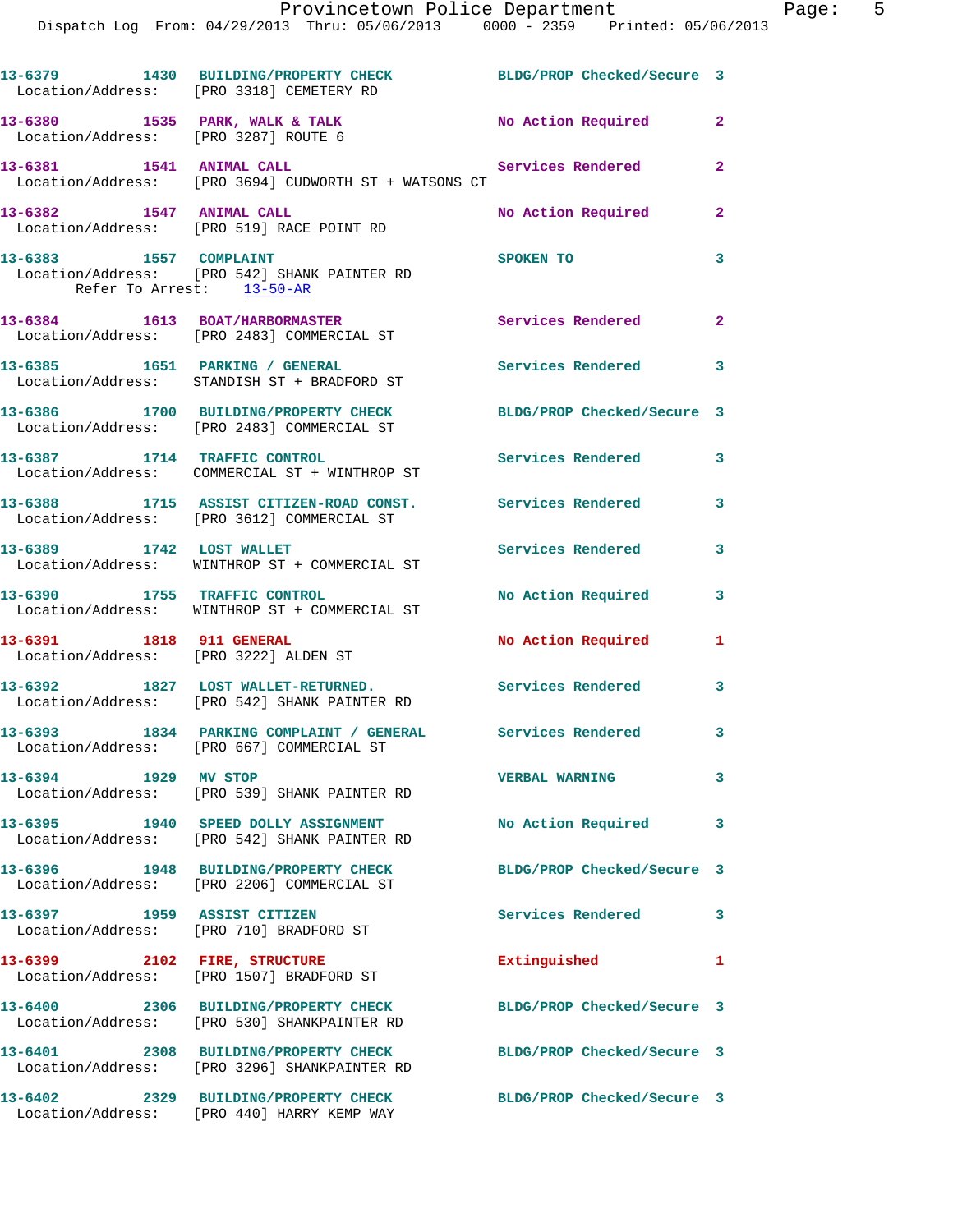|                                        |                                                                                    | Provincetown Police Department The Rage: 6<br>Dispatch Log From: 04/29/2013 Thru: 05/06/2013 0000 - 2359 Printed: 05/06/2013 |    |  |
|----------------------------------------|------------------------------------------------------------------------------------|------------------------------------------------------------------------------------------------------------------------------|----|--|
|                                        |                                                                                    | 13-6403 2330 BUILDING/PROPERTY CHECK BLDG/PROP Checked/Secure 3                                                              |    |  |
|                                        | Location/Address: [PRO 341] COMMERCIAL ST                                          |                                                                                                                              |    |  |
|                                        | Location/Address: [PRO 2577] BRADFORD ST                                           | 13-6404 2336 MV OBSERVANCE / ASSIGNMENT Services Rendered 3                                                                  |    |  |
|                                        |                                                                                    | 13-6405 2350 BUILDING/PROPERTY CHECK BLDG/PROP Checked/Secure 3<br>Location/Address: [PRO 182] COMMERCIAL ST                 |    |  |
| For Date: $05/01/2013$ - Wednesday     |                                                                                    |                                                                                                                              |    |  |
|                                        | 13-6406 0002 LOBBY TRAFFIC<br>Location/Address: [PRO 542] SHANK PAINTER RD         | Services Rendered 2                                                                                                          | 26 |  |
|                                        | Location/Address: [PRO 2543] MACMILLAN                                             | 13-6407 0148 BUILDING/PROPERTY CHECK BLDG/PROP Checked/Secure 3                                                              |    |  |
|                                        | Location/Address: [PRO 2577] BRADFORD ST                                           | 13-6408 0205 MV OBSERVANCE / ASSIGNMENT Services Rendered 3                                                                  |    |  |
|                                        | Location/Address: [PRO 175] COMMERCIAL ST                                          | 13-6409 0217 BUILDING/PROPERTY CHECK BLDG/PROP Checked/Secure 3                                                              |    |  |
|                                        | Location: JOHNSON TO RYDER                                                         | 13-6410 0243 PARK, WALK & TALK No Action Required 2                                                                          |    |  |
| Location/Address: [PRO 564] BAYBERRY   |                                                                                    | 13-6411 0323 BUILDING/PROPERTY CHECK BLDG/PROP Checked/Secure 3                                                              |    |  |
|                                        | Location/Address: [PRO 306] COMMERCIAL ST                                          | 13-6412 0503 BUILDING/PROPERTY CHECK BLDG/PROP Checked/Secure 3                                                              |    |  |
|                                        | Location/Address: [PRO 2206] COMMERCIAL ST                                         | 13-6413 0519 BUILDING/PROPERTY CHECK BLDG/PROP Checked/Secure 3                                                              |    |  |
| Location/Address: [TRU] HEAD MEADOW RD |                                                                                    | 13-6415 0531 ASSIST AGENCY / MUTUAL AID Services Rendered 3                                                                  |    |  |
|                                        |                                                                                    | 13-6414 0533 BUILDING/PROPERTY CHECK BLDG/PROP Checked/Secure 3<br>Location/Address: [PRO 512] PRINCE ST                     |    |  |
|                                        | 13-6416 0630 SPEED DOLLY ASSIGNMENT<br>Location/Address: WEBSTER AVE + BRADFORD ST | No Action Required 3                                                                                                         |    |  |
|                                        | Location/Address: [PRO 2543] MACMILLAN WHARF                                       | 13-6417 0729 HARBORMASTER ON/OFF DUTY Services Rendered 2                                                                    |    |  |
|                                        | Location/Address: [PRO 2483] COMMERCIAL ST                                         | 13-6418 0748 BUILDING/PROPERTY CHECK BLDG/PROP Checked/Secure 3                                                              |    |  |
| Location/Address: [PRO 2521] ROUTE 6   |                                                                                    | 13-6419 0812 MV OBSERVANCE / ASSIGNMENT Services Rendered 3                                                                  |    |  |
| Location/Address: [PRO 3287] ROUTE 6   |                                                                                    | 13-6420 0822 BUILDING/PROPERTY CHECK BLDG/PROP Checked/Secure 3                                                              |    |  |
| Location/Address: [PRO 3222] ALDEN ST  | 13-6421 0844 MEDICAL EMERGENCY                                                     | Transported to Hospital 1                                                                                                    |    |  |
|                                        | 13-6422 0851 LEASH VIOLATION<br>Location/Address: [PRO 2492] WINSLOW ST            | Services Rendered 2                                                                                                          |    |  |
|                                        | 13-6424 0902 ASSIST CITIZEN<br>Location/Address: [PRO 542] SHANK PAINTER RD        | Services Rendered 3                                                                                                          |    |  |
|                                        | Location/Address: [PRO 2206] COMMERCIAL ST                                         | 13-6425 0920 BUILDING/PROPERTY CHECK BLDG/PROP Checked/Secure 3                                                              |    |  |
| Location/Address: [PRO 571] ALDEN ST   |                                                                                    | 13-6426 			 0940 BUILDING/PROPERTY CHECK 				BLDG/PROP Checked/Secure 3                                                      |    |  |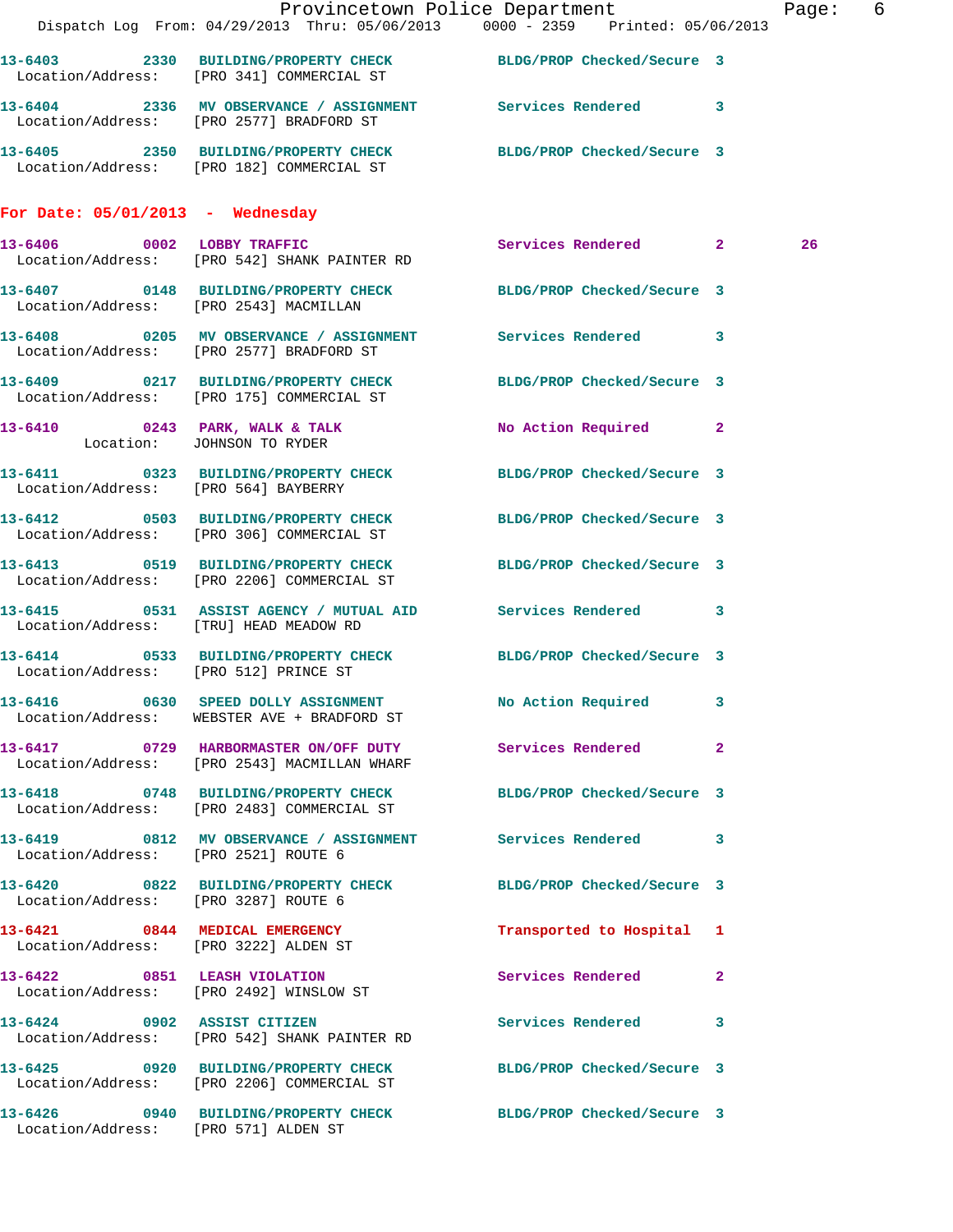|                                                                          | 13-6427 0952 PARK, WALK & TALK<br>Location/Address: [PRO 3296] SHANK PAINTER RD                 | Services Rendered 2        |                            |
|--------------------------------------------------------------------------|-------------------------------------------------------------------------------------------------|----------------------------|----------------------------|
|                                                                          | 13-6429 1000 RED CROSS ASSIST<br>Location/Address: [PRO 1507] BRADFORD ST                       | <b>Services Rendered</b>   | 3                          |
|                                                                          | 13-6428 1012 ASSIST CITIZEN<br>Location/Address: [PRO 3632] COMMERCIAL ST                       | <b>Services Rendered</b>   | $\overline{\mathbf{3}}$    |
| Refer To Arrest: 13-52-AR                                                | 13-6430 1025 LARCENY / FORGERY / FRAUD<br>Location/Address: [PRO 2558] BRADFORD ST              | Services Rendered          | $\mathbf{2}$               |
|                                                                          | 13-6432 1108 SUSPICIOUS ACTIVITY<br>Location/Address: [PRO 75] CAPTAIN BERTIE RD                | Services Rendered          | $\overline{\mathbf{2}}$    |
| Location/Address: PEARL ST                                               | 13-6433 1221 COMPLAINT/PHONE SCAM                                                               | <b>Services Rendered</b>   | $\overline{\phantom{a}}$ 3 |
|                                                                          | 13-6434 1224 SERVICE CALL<br>Location/Address: [PRO 356] COMMERCIAL ST                          | Services Rendered          | 3                          |
| 13-6435 1327 PARK, WALK & TALK                                           | Location/Address: [PRO 3222] ALDEN ST                                                           | <b>Services Rendered</b>   | $\mathbf{2}$               |
| 13-6436 1338 FOLLOW UP<br>Refer To Arrest: 13-52-AR                      | Location/Address: [PRO 2391] BRADFORD ST                                                        | <b>Services Rendered</b>   | $\mathbf{2}$               |
| 13-6437 1351 MV HIT & RUN/PAST<br>Location/Address: [PRO 30] BRADFORD ST |                                                                                                 | Services Rendered          | $\overline{2}$             |
| 13-6438 1408 MV COMPLAINT<br>Location/Address: [PRO 1916] COURT ST       |                                                                                                 | Services Rendered          | $\overline{2}$             |
|                                                                          | 13-6439 1427 COMPLAINT/PHONE SCAM<br>Location/Address: [PRO 395] COMMERCIAL ST                  | <b>Services Rendered</b>   | 3                          |
|                                                                          | 13-6440 1448 MEDICAL EMERGENCY<br>Location/Address: [PRO 395] COMMERCIAL ST                     | Services Rendered 1        |                            |
|                                                                          | 13-6441 1540 BUILDING/PROPERTY CHECK<br>Location/Address: [PRO 2483] COMMERCIAL ST              | BLDG/PROP Checked/Secure 3 |                            |
| 13-6442 1645 MV ACCIDENT                                                 | Location/Address: [PRO 542] SHANK PAINTER RD                                                    | Services Rendered          | $\mathbf{1}$               |
| 13-6443 1651 FOLLOW UP                                                   | Location/Address: [PRO 2391] BRADFORD ST<br>Refer To Arrest: 13-52-AR                           | <b>Services Rendered</b>   | $\overline{2}$             |
| 13-6445                                                                  | 1752 PARKING COMPLAINT / GENERAL Services Rendered<br>Location/Address: [PRO 597] COMMERCIAL ST |                            | 3                          |
|                                                                          | 13-6446 1804 SUSPICIOUS PHONE CALL<br>Location/Address: [PRO 2039] PILGRIM HEIGHTS RD           | <b>Services Rendered</b>   | 3                          |
| 13-6448 1846 911 GENERAL                                                 | Location/Address: [PRO 3222] ALDEN ST                                                           | Services Rendered          | $\mathbf{1}$               |
|                                                                          | 13-6449 2017 BUILDING/PROPERTY CHECK<br>Location/Address: [PRO 2206] COMMERCIAL ST              | BLDG/PROP Checked/Secure 3 |                            |
| 13-6450 2256 DISABLED VESSEL                                             | Location/Address: [PRO 3259] MACMILLAN WHARF                                                    | Services Rendered 2        |                            |
| 13-6451 2332 MV STOP                                                     | Location/Address: [PRO 545] SHANK PAINTER RD                                                    | BLDG/PROP Checked/Secure 3 |                            |
| 13-6452                                                                  | 2344 BUILDING/PROPERTY CHECK                                                                    | BLDG/PROP Checked/Secure 3 |                            |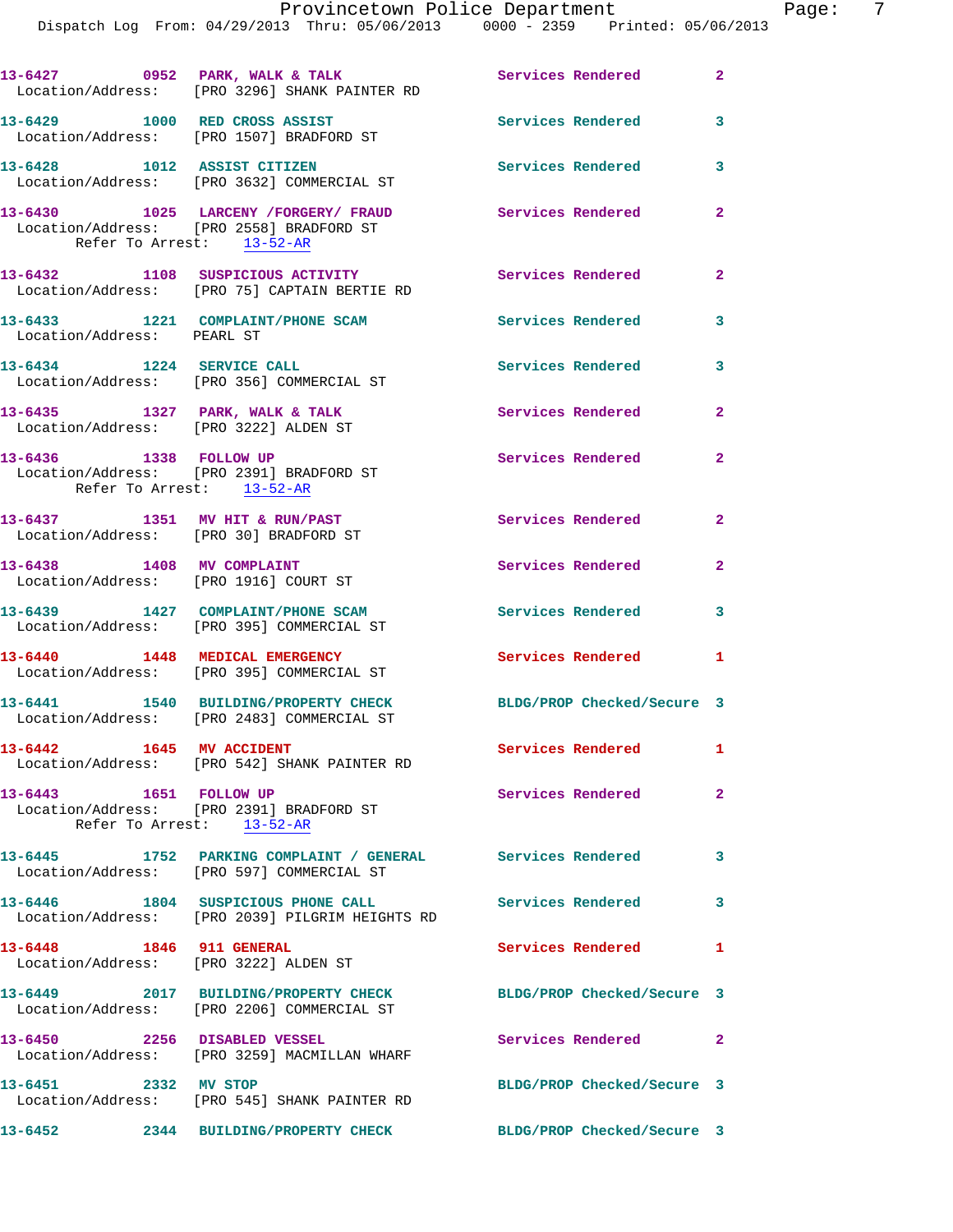|                                                                   | Dispatch Log From: 04/29/2013 Thru: 05/06/2013 0000 - 2359 Printed: 05/06/2013                                | Provincetown Police Department |                         | Page: 8 |  |
|-------------------------------------------------------------------|---------------------------------------------------------------------------------------------------------------|--------------------------------|-------------------------|---------|--|
|                                                                   | Location/Address: [PRO 2898] JEROME SMITH RD                                                                  |                                |                         |         |  |
|                                                                   | 13-6453 2355 BUILDING/PROPERTY CHECK BLDG/PROP Checked/Secure 3<br>Location/Address: [PRO 2483] COMMERCIAL ST |                                |                         |         |  |
| For Date: $05/02/2013$ - Thursday                                 |                                                                                                               |                                |                         |         |  |
| 13-6454 0017 ALARM - GENERAL<br>Location/Address: SHANKPAINTER RD |                                                                                                               | Services Rendered 1            |                         |         |  |
|                                                                   | 13-6455 0041 NOISE COMPLAINT<br>Location/Address: [PRO 3737] BRADFORD ST                                      | SPOKEN TO                      | 3                       |         |  |
|                                                                   | 13-6456 0143 BUILDING/PROPERTY CHECK<br>Location/Address: [PRO 391] COMMERCIAL ST                             | Services Rendered 3            |                         |         |  |
|                                                                   | 13-6457 0146 MV OBSERVANCE / ASSIGNMENT Services Rendered<br>Location/Address: [PRO 391] COMMERCIAL ST        |                                | $\overline{\mathbf{3}}$ |         |  |
| 13-6458 0154 LOBBY TRAFFIC                                        | Location/Address: [PRO 542] SHANK PAINTER RD                                                                  | Services Rendered 2            |                         | 41      |  |
|                                                                   | 13-6459 0200 BUILDING/PROPERTY CHECK<br>Location/Address: [PRO 175] COMMERCIAL ST                             | BLDG/PROP Checked/Secure 3     |                         |         |  |
|                                                                   | 13-6460 0245 BUILDING/PROPERTY CHECK BLDG/PROP Checked/Secure 3<br>Location/Address: [PRO 182] COMMERCIAL ST  |                                |                         |         |  |
|                                                                   | 13-6461 0259 SPEED DOLLY ASSIGNMENT<br>Location/Address: JEROME SMITH RD + WINSLOW ST                         | No Action Required 3           |                         |         |  |
|                                                                   | 13-6462 0334 BUILDING/PROPERTY CHECK<br>Location/Address: [PRO 3030] TIN PAN ALLEY RD                         | BLDG/PROP Checked/Secure 3     |                         |         |  |
|                                                                   | 13-6463 0424 MV OBSERVANCE / ASSIGNMENT Services Rendered 3<br>Location/Address: [PRO 106] COMMERCIAL ST      |                                |                         |         |  |
| Location/Address: [PRO 3287] ROUTE 6                              | 13-6464 0438 BUILDING/PROPERTY CHECK BLDG/PROP Checked/Secure 3                                               |                                |                         |         |  |
| Location/Address: [PRO 564] BAYBERRY                              | 13-6465 0459 BUILDING/PROPERTY CHECK Services Rendered 3                                                      |                                |                         |         |  |
|                                                                   | 13-6466 0459 BUILDING/PROPERTY CHECK BLDG/PROP Checked/Secure 3<br>Location/Address: [PRO 488] MAYFLOWER AVE  |                                |                         |         |  |
|                                                                   | 13-6467 0519 MV DISABLED<br>Location/Address: [PRO 3259] MACMILLAN WHARF                                      | Services Rendered 2            |                         |         |  |
|                                                                   | 13-6468 0709 BUILDING/PROPERTY CHECK BLDG/PROP Checked/Secure 3<br>Location/Address: [PRO 3318] CEMETERY RD   |                                |                         |         |  |
|                                                                   | 13-6469 0711 BUILDING/PROPERTY CHECK BLDG/PROP Checked/Secure 3<br>Location/Address: [PRO 3163] WINTHROP ST   |                                |                         |         |  |
|                                                                   | 13-6470 0711 MV OBSERVANCE / ASSIGNMENT Services Rendered 3<br>Location/Address: JEROME SMITH RD + WINSLOW ST |                                |                         |         |  |
|                                                                   | 13-6471 0719 PARK, WALK & TALK<br>Location: [PRO 3431] LOPES SQUARE                                           | Services Rendered 2            |                         |         |  |
| Location/Address: [PRO 3287] ROUTE 6                              | 13-6472 0734 BUILDING/PROPERTY CHECK BLDG/PROP Checked/Secure 3                                               |                                |                         |         |  |
| Location/Address: [PRO 2521] ROUTE 6                              | 13-6473 0800 MV OBSERVANCE / ASSIGNMENT Services Rendered                                                     |                                | $\mathbf{3}$            |         |  |
|                                                                   | 13-6474 0801 HARBORMASTER ON/OFF DUTY Services Rendered<br>Location/Address: [PRO 2543] MACMILLAN WHARF       |                                | $\mathbf{2}$            |         |  |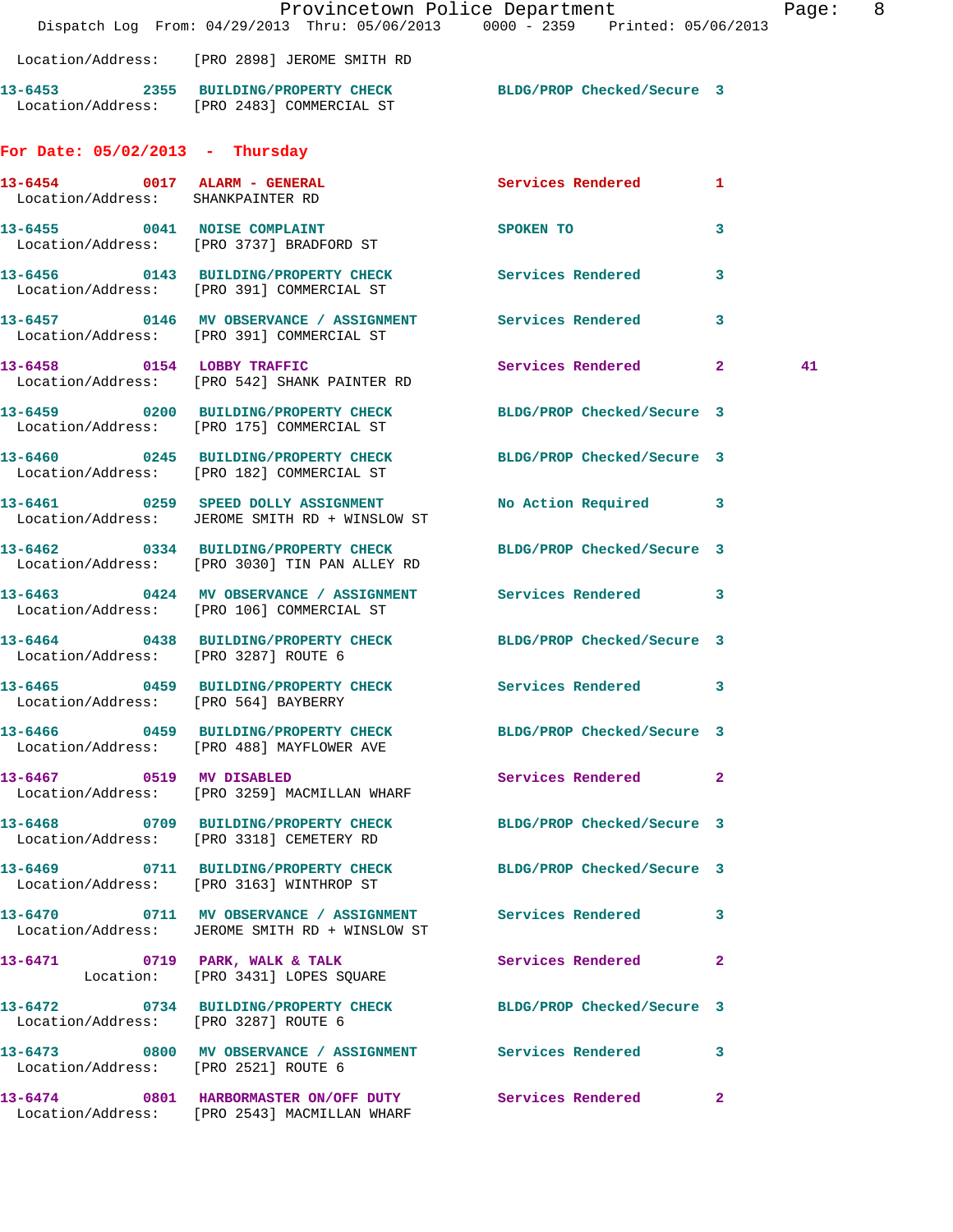|                                                                   |                                                                                                        | Provincetown Police Department                                                 | P            |
|-------------------------------------------------------------------|--------------------------------------------------------------------------------------------------------|--------------------------------------------------------------------------------|--------------|
|                                                                   |                                                                                                        | Dispatch Log From: 04/29/2013 Thru: 05/06/2013 0000 - 2359 Printed: 05/06/2013 |              |
|                                                                   | Location/Address: BRADFORD ST + RYDER ST                                                               | 13-6475 0809 MV OBSERVANCE / ASSIGNMENT Citation/Warning Issued 3              |              |
|                                                                   | Location: [PRO 3672] TOWN LINE                                                                         | 13-6476  0815  VERBAL 90/17 SPEED  VERBAL WARNING                              | 3            |
|                                                                   | 13-6477 0821 VERBAL 89/9 STOP SIGN<br>Location/Address: WINSLOW ST + BRADFORD ST                       | <b>VERBAL WARNING</b>                                                          | 3            |
| Location/Address: BRADFORD ST + LAW ST                            | 13-6478 0838 VERBAL 90/20 INSPECTION VERBAL WARNING                                                    |                                                                                | 3            |
|                                                                   | 13-6479 0839 VERBAL 90/20 INSPECTION<br>Location/Address: COURT ST + CUDWORTH ST                       | <b>VERBAL WARNING</b>                                                          | 3            |
|                                                                   | Location/Address: [PRO 3259] MACMILLAN                                                                 | 13-6480 0848 BUILDING/PROPERTY CHECK BLDG/PROP Checked/Secure 3                |              |
|                                                                   | 13-6481 0901 VERBAL 89/9, 90/20<br>Location/Address: [PRO 1789] BRADFORD ST                            | <b>VERBAL WARNING</b>                                                          | 3            |
|                                                                   | Location/Address: [PRO 2206] COMMERCIAL ST                                                             | 13-6482 0904 BUILDING/PROPERTY CHECK BLDG/PROP Checked/Secure 3                |              |
| 13-6484 0932 GENERATOR TEST                                       |                                                                                                        | Services Rendered 3                                                            |              |
|                                                                   | 13-6485 0933 MEDICAL EMERGENCY<br>Location/Address: [PRO 105] COMMERCIAL ST                            | Transported to Hospital                                                        | 1            |
| Refer To Arrest: 13-52-AR                                         | 13-6486 0935 FOLLOW UP<br>Location/Address: [PRO 2391] BRADFORD ST                                     | <b>Services Rendered</b>                                                       | 2            |
|                                                                   | 13-6487 0945 ASSIST AGENCY / MUTUAL AID VERBAL WARNING<br>Location/Address: [PRO 588] SHANK PAINTER RD |                                                                                | 3            |
|                                                                   | Location/Address: [PRO 588] SHANK PAINTER RD                                                           | 13-6489 1017 ASSIST AGENCY / MUTUAL AID Services Rendered                      | 3            |
| 13-6490 1024 MV COMPLAINT<br>Location/Address: [PRO 83] CENTER ST |                                                                                                        | <b>Services Rendered</b>                                                       | $\mathbf{2}$ |
|                                                                   | 13-6491 1035 BUILDING/PROPERTY CHECK<br>Location/Address: [PRO 3317] CEMETERY RD                       | BLDG/PROP Checked/Secure 3                                                     |              |
| 13-6492 1124 FOLLOW UP                                            | Location/Address: [PRO 2645] SHANK PAINTER RD                                                          | Services Rendered                                                              | $\mathbf{2}$ |
|                                                                   | 13-6493 1133 MEDICAL EMERGENCY<br>Location/Address: [PRO 544] SHANK PAINTER RD                         | Transported to Hospital 1                                                      |              |
| 13-6494 1140 911 GENERAL                                          | Location/Address: [PRO 440] HARRY KEMP WAY                                                             | <b>Services Rendered</b>                                                       | 1            |
| 13-6495 1220 MV STOP                                              | Location/Address: BRADFORD ST + STANDISH ST                                                            | No Action Required                                                             | 3            |
|                                                                   | 13-6498 1228 PARKING COMPLAINT / GENERAL WERBAL WARNING<br>Location/Address: [PRO 185] COMMERCIAL ST   |                                                                                | 3            |
|                                                                   | Location/Address: [PRO 2206] COMMERCIAL ST                                                             | 13-6496 1253 BUILDING/PROPERTY CHECK BLDG/PROP Checked/Secure 3                |              |
| 13-6497 1256 WIRES DOWN                                           | Location/Address: [PRO 1495] ALDEN ST                                                                  | <b>Services Rendered</b>                                                       | 2            |
|                                                                   | 13-6499 1315 VERBAL 90/20, 90/11<br>Location/Address: CARVER ST + BRADFORD ST                          | <b>VERBAL WARNING</b>                                                          | 3            |
|                                                                   | Location/Address: [PRO 2898] JEROME SMITH RD                                                           | 13-6500 1325 BUILDING/PROPERTY CHECK BLDG/PROP Checked/Secure 3                |              |

Page: 9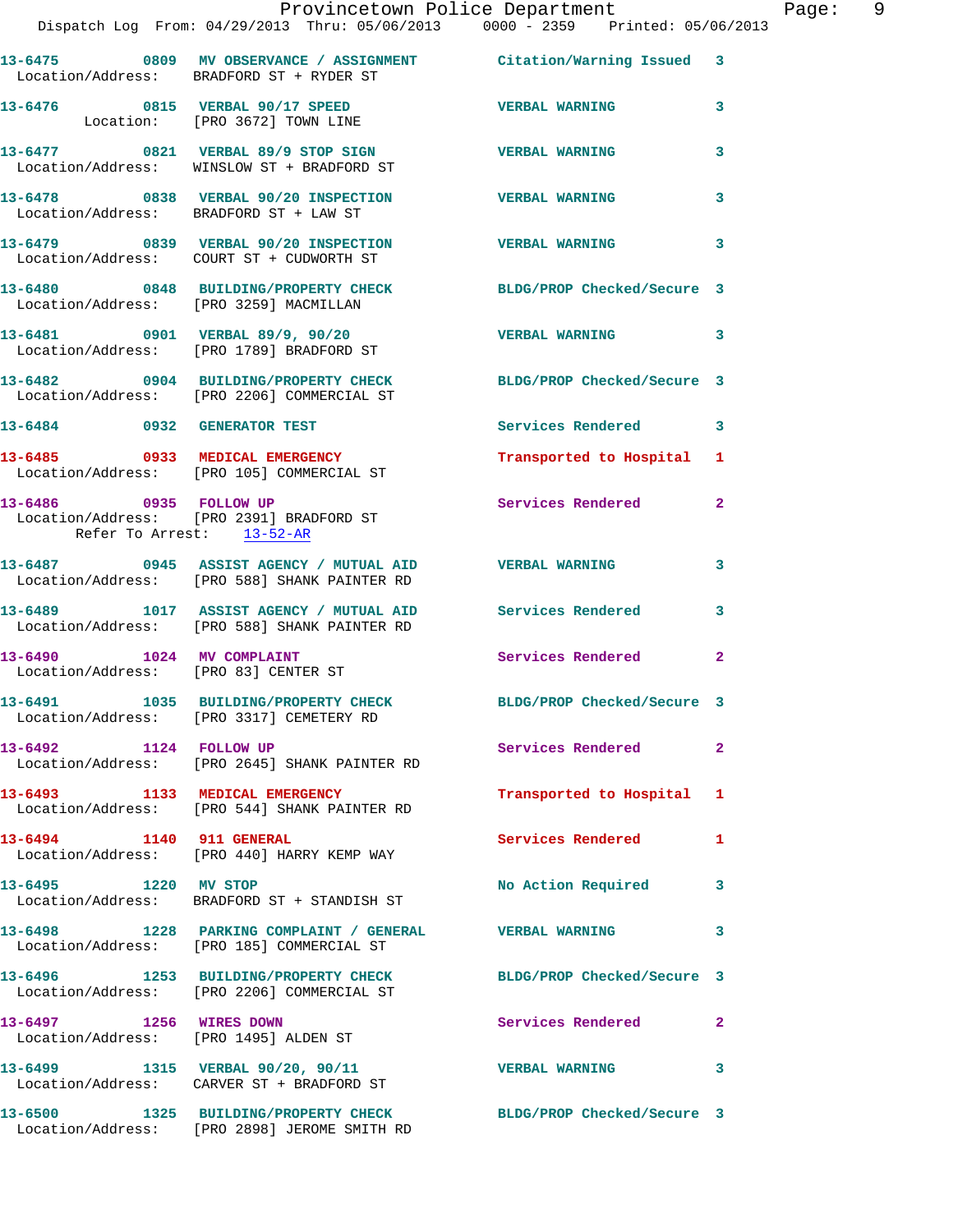|                                                                | 13-6501 1330 PARKING WITH PERMISSION Services Rendered<br>Location/Address: [PRO 106] COMMERCIAL ST         |                            | 3            |              |
|----------------------------------------------------------------|-------------------------------------------------------------------------------------------------------------|----------------------------|--------------|--------------|
|                                                                | 13-6502 1332 PARK, WALK & TALK<br>Location/Address: [PRO 829] COMMERCIAL ST                                 | Services Rendered          | $\mathbf{2}$ |              |
|                                                                | 13-6503 1344 BUILDING/PROPERTY CHECK BLDG/PROP Checked/Secure 3<br>Location/Address: [PRO 3317] CEMETERY RD |                            |              |              |
| 13-6504 1352 ASSIST CITIZEN<br>Location/Address: COMMERCIAL ST |                                                                                                             | Services Rendered 3        |              | $\mathbf{1}$ |
|                                                                | 13-6505 1428 BUILDING/PROPERTY CHECK BLDG/PROP Checked/Secure 3<br>Location/Address: [PRO 571] ALDEN ST     |                            |              |              |
|                                                                | 13-6506 1513 DISTURBANCE<br>Location/Address: [PRO 1231] COMMERCIAL ST<br>Refer To $P/C$ : 13-53-AR         | Arrest(s) Made 1           |              |              |
|                                                                | 13-6507 1549 MEDICAL EMERGENCY/DOT<br>Location/Address: [PRO 440] HARRY KEMP WAY                            | Transported to Hospital 1  |              |              |
| 13-6509 1602 COMPLAINT<br>Location/Address: COMMERCIAL ST      |                                                                                                             | Services Rendered          | 3            |              |
| Refer To Arrest: 13-54-AR                                      | 13-6510 1619 SERVE SUMMONS<br>Location/Address: [PRO 1231] COMMERCIAL ST                                    | Arrest(s) Made             | 3            |              |
|                                                                | 13-6511 1632 HARASSMENT<br>Location/Address: [PRO 542] SHANK PAINTER RD                                     | SPOKEN TO                  | $\mathbf{2}$ |              |
|                                                                | 13-6513 1726 LOST SAMSUNG CELL PHONE Services Rendered<br>Location/Address: [PRO 3420] JOHNSON ST           |                            | 3            |              |
|                                                                | 13-6514 1745 BUILDING/PROPERTY CHECK BLDG/PROP Checked/Secure 3<br>Location/Address: [PRO 444] HIGH POLE    |                            |              |              |
|                                                                | 13-6515 1832 HARASSMENT<br>Location/Address: [PRO 2543] MACMILLAN WHARF                                     | <b>GONE ON ARRIVAL</b>     | $\mathbf{2}$ |              |
|                                                                | 13-6516 1944 EVALUATION<br>Location/Address: [PRO 2543] MACMILLAN WHARF                                     | Services Rendered          | 1            |              |
|                                                                | 13-6517 2101 LOST BLACK WALLET<br>Location/Address: [PRO 2490] PROVINCELANDS RD                             | Services Rendered          | $\mathbf{3}$ |              |
| 13-6518 2127 ALARM - GENERAL                                   | Location/Address: [PRO 182] COMMERCIAL ST                                                                   | False Alarm                | 1            |              |
|                                                                | 13-6519 2146 BUILDING/PROPERTY CHECK<br>Location/Address: [PRO 16] BRADFORD ST                              | BLDG/PROP Checked/Secure 3 |              |              |
|                                                                | 13-6520 2337 BUILDING/PROPERTY CHECK BLDG/PROP Checked/Secure 3<br>Location/Address: [PRO 16] BRADFORD ST   |                            |              |              |
|                                                                | 13-6521 2342 BUILDING/PROPERTY CHECK BLDG/PROP Checked/Secure 3<br>Location/Address: [PRO 571] ALDEN ST     |                            |              |              |
| 13-6522 2347 MV STOP                                           | Location/Address: [PRO 731] BRADFORD ST                                                                     | <b>VERBAL WARNING</b>      | 3            |              |
|                                                                | 13-6523 2353 BUILDING/PROPERTY CHECK<br>Location/Address: [PRO 2483] COMMERCIAL ST                          | Services Rendered          | 3            |              |
|                                                                |                                                                                                             |                            |              |              |

## **For Date: 05/03/2013 - Friday**

| 13-6524           | 0034 MV OBSERVANCE / ASSIGNMENT | Services Rendered |  |
|-------------------|---------------------------------|-------------------|--|
| Location/Address: | [PRO 106] COMMERCIAL ST         |                   |  |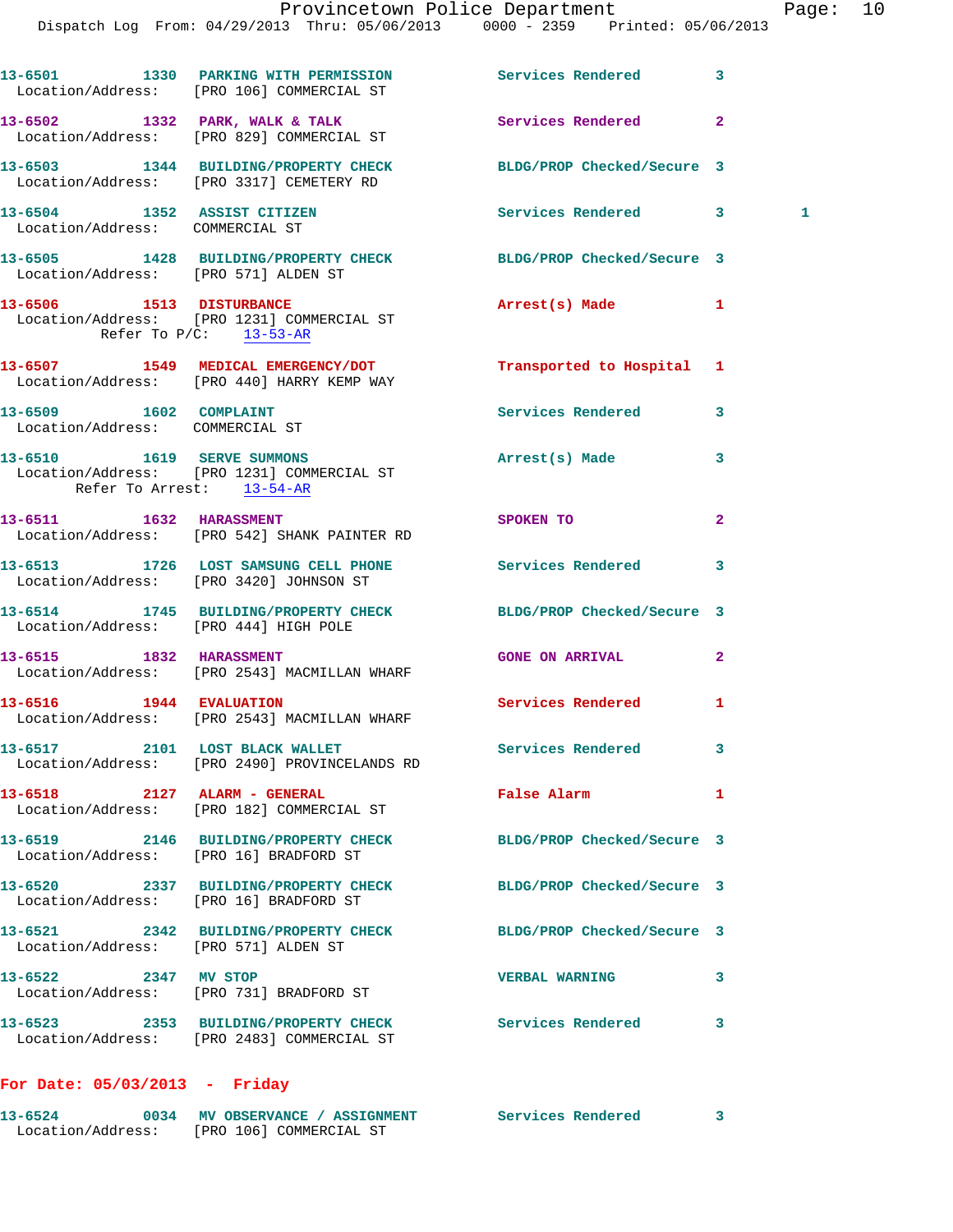## Provincetown Police Department Page: 11

|                                       | 13-6525 0103 BUILDING/PROPERTY CHECK Services Rendered 3<br>Location/Address: [PRO 16] BRADFORD ST                                     |                           |                |    |
|---------------------------------------|----------------------------------------------------------------------------------------------------------------------------------------|---------------------------|----------------|----|
|                                       | 13-6527 0107 BUILDING/PROPERTY CHECK BLDG/PROP Checked/Secure 3<br>Location/Address: [PRO 2898] JEROME SMITH RD                        |                           |                |    |
| 13-6526 0108 DISTURBANCE              | Location/Address: [PRO 105] COMMERCIAL ST                                                                                              | Services Rendered         | 1              |    |
|                                       | 13-6528 0121 MV OBSERVANCE / ASSIGNMENT Services Rendered<br>Location/Address: BRADFORD ST + RYDER ST                                  |                           | 3              |    |
| 13-6529 0220 LOBBY TRAFFIC            | Location/Address: [PRO 542] SHANK PAINTER RD                                                                                           | Services Rendered         | $\mathbf{2}$   | 25 |
|                                       | 13-6530 0230 BUILDING/PROPERTY CHECK<br>Location/Address: [PRO 391] COMMERCIAL ST                                                      | Services Rendered         | 3              |    |
|                                       | 13-6531 0241 BUILDING/PROPERTY CHECK BLDG/PROP Checked/Secure 3<br>Location/Address: [PRO 3259] MACMILLAN                              |                           |                |    |
|                                       | 13-6532 0324 BUILDING/PROPERTY CHECK BLDG/PROP Checked/Secure 3<br>Location/Address: [PRO 3030] TIN PAN ALLEY RD                       |                           |                |    |
|                                       | 13-6533 0442 BUILDING/PROPERTY CHECK BLDG/PROP Checked/Secure 3<br>Location/Address: [PRO 545] SHANKPAINTER RD                         |                           |                |    |
| Location/Address: [PRO 3287] ROUTE 6  | 13-6534 0506 BUILDING/PROPERTY CHECK BLDG/PROP Checked/Secure 3                                                                        |                           |                |    |
|                                       | 13-6535 0519 SPEED DOLLY ASSIGNMENT Services Rendered<br>Location/Address: AUNT SUKEYS WAY + HARRY KEMP WAY                            |                           | 3              |    |
|                                       | 13-6536 0545 MV OBSERVANCE / ASSIGNMENT Services Rendered<br>Location/Address: ROUTE 6 + HOWLAND ST                                    |                           | 3              |    |
|                                       | 13-6537 0721 BOAT/HARBORMASTER<br>Location/Address: [PRO 3259] MACMILLAN WHARF                                                         | No Action Required        | $\mathbf{2}$   |    |
|                                       | 13-6538 0737 BUILDING/PROPERTY CHECK BLDG/PROP Checked/Secure 3<br>Location/Address: [PRO 3292] COMMERCIAL ST                          |                           |                |    |
|                                       | 13-6539 0753 COURT TRANSPORT<br>Location/Address: [PRO 542] SHANK PAINTER RD<br>Refer To $P/C$ : 13-53-AR<br>Refer To Arrest: 13-54-AR | Taken/Referred to Other 3 |                |    |
| 13-6540 0813 GENERAL INFO             |                                                                                                                                        | No Action Required        | 3              |    |
|                                       | 13-6541 0815 MV OBSERVANCE / ASSIGNMENT<br>Location/Address: BRADFORD ST + HIGH POLE HILL                                              | Services Rendered         | 3              |    |
|                                       | 13-6542 0823 LOST/FOUND PROPERTY<br>Location/Address: [PRO 223] COMMERCIAL ST                                                          | No Action Required        | 3              |    |
|                                       | 13-6543 0838 DOG STUCK BENEATH DECK<br>Location/Address: [PRO 312] COMMERCIAL ST                                                       | <b>Services Rendered</b>  | $\mathbf{2}$   |    |
| 13-6544 0857 DUCK REMAINS             | Location/Address: [PRO 1952] COMMERCIAL ST                                                                                             | No Action Required        | $\overline{a}$ |    |
|                                       | 13-6545 0910 MV OBSERVANCE / ASSIGNMENT<br>Location/Address: [PRO 2952] SHANKPAINTER RD                                                | No Action Required        | 3              |    |
| Location/Address: [PRO 655] CONANT ST | 13-6546 0918 MEDICAL EMERGENCY                                                                                                         | Services Rendered         | 1              |    |
| Location/Address: [PRO 521] ROUTE 6   | 13-6547 0933 BUILDING/PROPERTY CHECK                                                                                                   | <b>Services Rendered</b>  | 3              |    |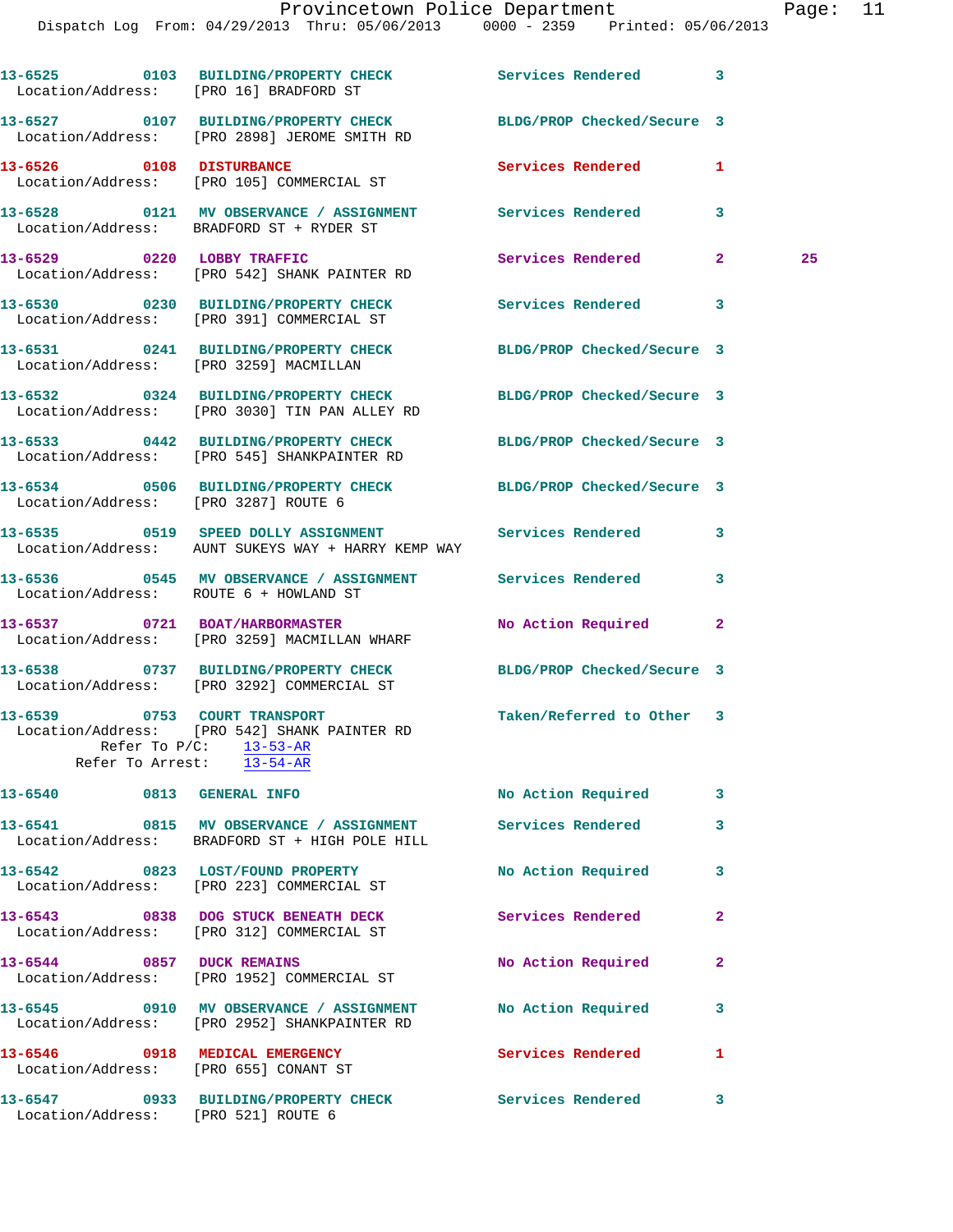## Provincetown Police Department Page: 12

Dispatch Log From: 04/29/2013 Thru: 05/06/2013 0000 - 2359 Printed: 05/06/2013

| 13-6548 1009 MV STOP                 | Location/Address: [PRO 2483] COMMERCIAL ST                                           | <b>VERBAL WARNING</b>      | 3                       |
|--------------------------------------|--------------------------------------------------------------------------------------|----------------------------|-------------------------|
| 13-6549 1020 POSSIBLE FRAUD          | Location/Address: [PRO 43] BRADFORD ST                                               | <b>Services Rendered</b>   | 3                       |
|                                      | 13-6550 1031 TRAFFIC CONTROL<br>Location/Address: [PRO 207] COMMERCIAL ST            | <b>Services Rendered</b>   | 3                       |
|                                      | 13-6551 1038 POSSIBLE POISONING<br>Location/Address: [PRO 2368] SHANK PAINTER RD     | Services Rendered          | $\mathbf{2}$            |
|                                      | 13-6552 1044 ILLEGAL DUMPING<br>Location/Address: [PRO 395] COMMERCIAL ST            | No Action Required 3       |                         |
|                                      | 13-6553 1110 PROPERTY DAMAGE<br>Location/Address: [PRO 149] COMMERCIAL ST            | <b>Services Rendered</b>   | 3                       |
| Location/Address: [PRO 3287] ROUTE 6 | 13-6554 1131 BUILDING/PROPERTY CHECK BLDG/PROP Checked/Secure 3                      |                            |                         |
|                                      | 13-6555 1138 TRAFFIC CONTROL<br>Location/Address: [PRO 196] COMMERCIAL ST            | <b>Services Rendered</b>   | 3                       |
|                                      | 13-6556 1235 TRUCK OPERATION<br>Location/Address: [PRO 554] TREMONT ST               | <b>Services Rendered</b>   | $\overline{\mathbf{3}}$ |
| Location/Address: [PRO 571] ALDEN ST | 13-6557 1252 BUILDING/PROPERTY CHECK BLDG/PROP Checked/Secure 3                      |                            |                         |
|                                      | 13-6558 1308 MV OBSERVANCE / ASSIGNMENT<br>Location/Address: [PRO 3138] CONWELL ST   | No Action Required         | $\overline{\mathbf{3}}$ |
| 13-6559 1321 HARASSMENT              | Location/Address: [PRO 542] SHANK PAINTER RD                                         | Investigated               | $\overline{a}$          |
| Refer To Accident: 13-17-AC          | 13-6560 1339 MV HIT & RUN/PAST<br>Location/Address: [PRO 342] COMMERCIAL ST          | Services Rendered          | $\mathbf{2}$            |
|                                      | 13-6561 1345 PARK, WALK & TALK<br>Location/Address: [PRO 3118] COMMERCIAL ST         | <b>Services Rendered</b>   | $\mathbf{2}$            |
|                                      | 13-6562 1422 CONTRACTOR SVCS<br>Location/Address: [PRO 1863] FRANKLIN ST             | SPOKEN TO                  | 3                       |
| 13-6563 1436 ANIMAL CALL             | Location/Address: [PRO 1572] FRANKLIN ST                                             | Services Rendered          | $\mathbf{2}$            |
|                                      | 13-6564 1509 PARK, WALK & TALK<br>Location: [PRO 3431] LOPES SQUARE                  | Services Rendered          | $\mathbf{2}$            |
| 13-6565 1537 LOST RATCHET BOX        | Location/Address: [PRO 1252] SHANK PAINTER RD                                        | Services Rendered          | 3                       |
|                                      | 13-6566 1625 BUILDING/PROPERTY CHECK<br>Location/Address: [PRO 2898] JEROME SMITH RD | BLDG/PROP Checked/Secure 3 |                         |
| 13-6567 1640 HARASSMENT              | Location/Address: [PRO 16] BRADFORD ST                                               | SPOKEN TO                  | $\mathbf{2}$            |
|                                      | 13-6568 1640 RADIOS NOT WORKING                                                      | <b>Services Rendered</b>   | $\mathbf{3}$            |
| 13-6569 1745 WIRES DOWN              | Location/Address: [PRO 803] COMMERCIAL ST                                            | Services Rendered          | $\mathbf{2}$            |
|                                      | 13-6570 1802 BUILDING/PROPERTY CHECK<br>Location/Address: [PRO 488] MAYFLOWER ST     | BLDG/PROP Checked/Secure 3 |                         |
| 13-6571 1808 MV STOP                 | Location/Address: [PRO 399] COMMERCIAL ST                                            | <b>VERBAL WARNING</b>      | 3                       |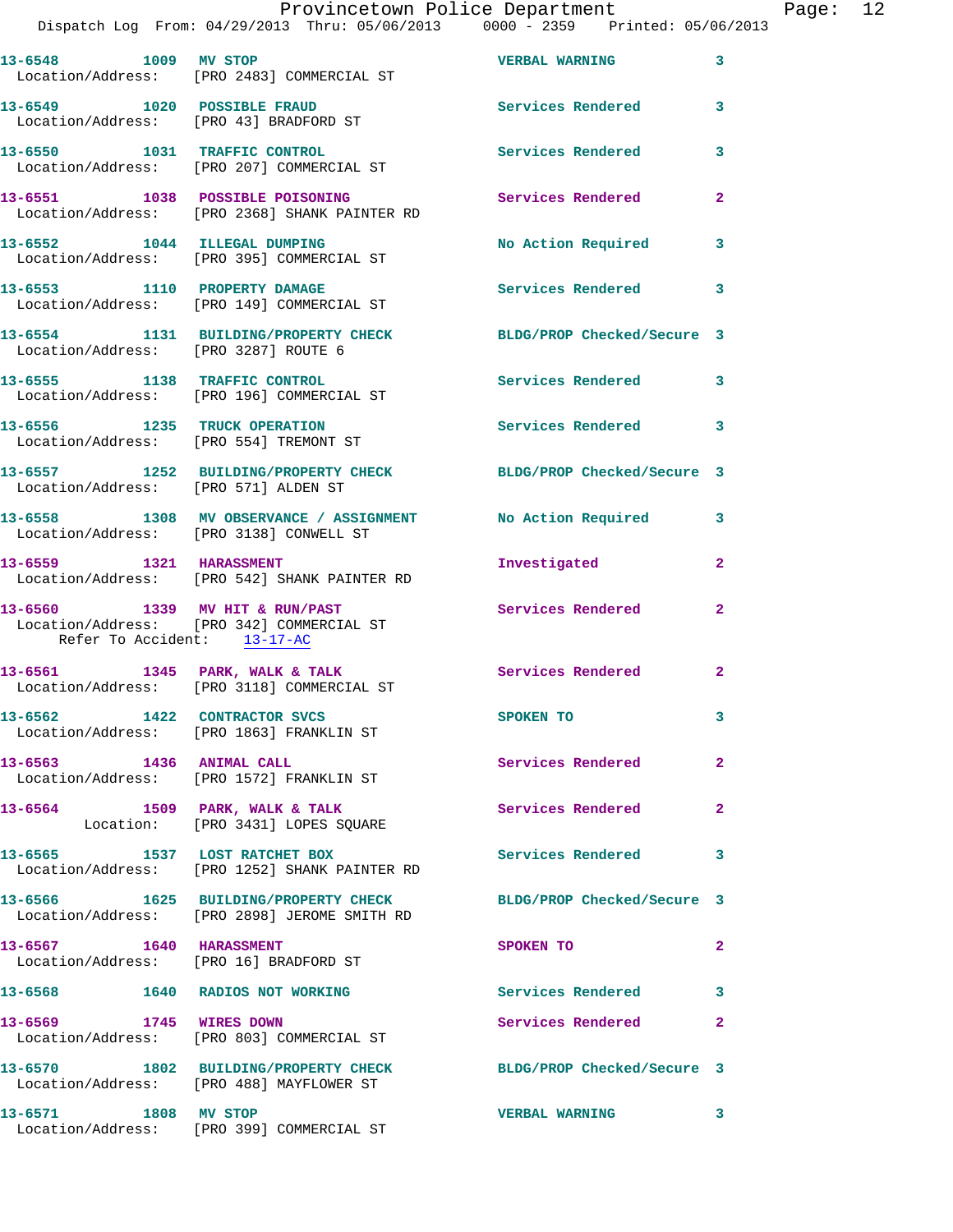|                                        | 13-6572 1828 HARASSMENT ORDER Q'S<br>Location/Address: [PRO 442] HARRY KEMP WAY                                | SPOKEN TO                         | $\overline{2}$          |
|----------------------------------------|----------------------------------------------------------------------------------------------------------------|-----------------------------------|-------------------------|
| 13-6573 1902 FIRE, CO ALARM            | Location/Address: [PRO 1886] BRADFORD ST                                                                       | No Action Required 1              |                         |
|                                        | 13-6574 1937 SPEED DOLLY ASSIGNMENT<br>Location/Address: [PRO 542] SHANK PAINTER RD                            | Services Rendered 3               |                         |
| Location/Address: [PRO 16] BRADFORD ST | 13-6575 2036 BUILDING/PROPERTY CHECK BLDG/PROP Checked/Secure 3                                                |                                   |                         |
| Location/Address: [PRO 3287] ROUTE 6   | 13-6576 2043 BUILDING/PROPERTY CHECK                                                                           | BLDG/PROP Checked/Secure 3        |                         |
|                                        | 13-6577 2125 BUILDING/PROPERTY CHECK BLDG/PROP Checked/Secure 3<br>Location/Address: [PRO 2206] COMMERCIAL ST  |                                   |                         |
|                                        | 13-6578 2128 FAIL TO YIELD<br>Location/Address: [PRO 2308] COMMERCIAL ST                                       | $\sim$ 3<br><b>VERBAL WARNING</b> |                         |
|                                        | 13-6579 2307 BUILDING/PROPERTY CHECK BLDG/PROP Checked/Secure 3<br>Location/Address: [PRO 530] SHANKPAINTER RD |                                   |                         |
| Location/Address: [PRO 2543] MACMILLAN | 13-6581 2326 BUILDING/PROPERTY CHECK BLDG/PROP Checked/Secure 3                                                |                                   |                         |
| 13-6582 2338 MV STOP                   | Location/Address: BRADFORD ST + ANTHONY ST                                                                     | No Action Required                | 3                       |
|                                        | 13-6583 2351 ESCORT/TRANSPORT<br>Location/Address: BRADFORD ST + ANTHONY ST                                    | <b>Services Rendered</b>          | $\overline{\mathbf{3}}$ |

## **For Date: 05/04/2013 - Saturday**

|                                      | 13-6584 0012 ASSIST AGENCY / MUTUAL AID Services Rendered<br>Location/Address: [TRU] ROUTE 6 + HEAD OF THE MEADOW |                           | $\overline{\mathbf{3}}$ |
|--------------------------------------|-------------------------------------------------------------------------------------------------------------------|---------------------------|-------------------------|
| Refer To Arrest: 13-55-AR            | Location/Address: BRADFORD ST EXT + PILGRIM HEIGHTS RD                                                            |                           | $\overline{\mathbf{3}}$ |
|                                      | 13-6586 0057 LOBBY TRAFFIC Services Rendered 2<br>Location/Address: [PRO 542] SHANK PAINTER RD                    |                           | 40                      |
| Location/Address: [PRO 564] BAYBERRY | 13-6587 0124 BUILDING/PROPERTY CHECK BLDG/PROP Checked/Secure 3                                                   |                           |                         |
| Refer To Arrest: 13-56-AR            | 13-6588 0158 MV STOP 2008 20158 2020<br>Location/Address: [PRO 3430] COMMERCIAL ST                                |                           | $\mathbf{3}$            |
| 13-6589 0209 ASSIST CITIZEN          | Location/Address: [PRO 662] COMMERCIAL ST                                                                         | No Action Required 3      |                         |
|                                      | 13-6590 0237 MEDICAL EMERGENCY<br>Location/Address: [PRO 882] FRITZ'S WAY                                         | Transported to Hospital 1 |                         |
|                                      | 13-6592 0506 BUILDING/PROPERTY CHECK BLDG/PROP Checked/Secure 3<br>Location/Address: [PRO 545] SHANK PAINTER RD   |                           |                         |
|                                      | 13-6593 0620 BUILDING/PROPERTY CHECK BLDG/PROP Checked/Secure 3<br>Location/Address: [PRO 1638] COMMERCIAL ST     |                           |                         |
| Location/Address: [PRO 3287] ROUTE 6 | 13-6594 0726 BUILDING/PROPERTY CHECK BLDG/PROP Checked/Secure 3                                                   |                           |                         |
|                                      | 13-6595 0729 PARK, WALK & TALK 6 BLDG/PROP Checked/Secure 2<br>Location/Address: [PRO 516] RACE POINT RD          |                           |                         |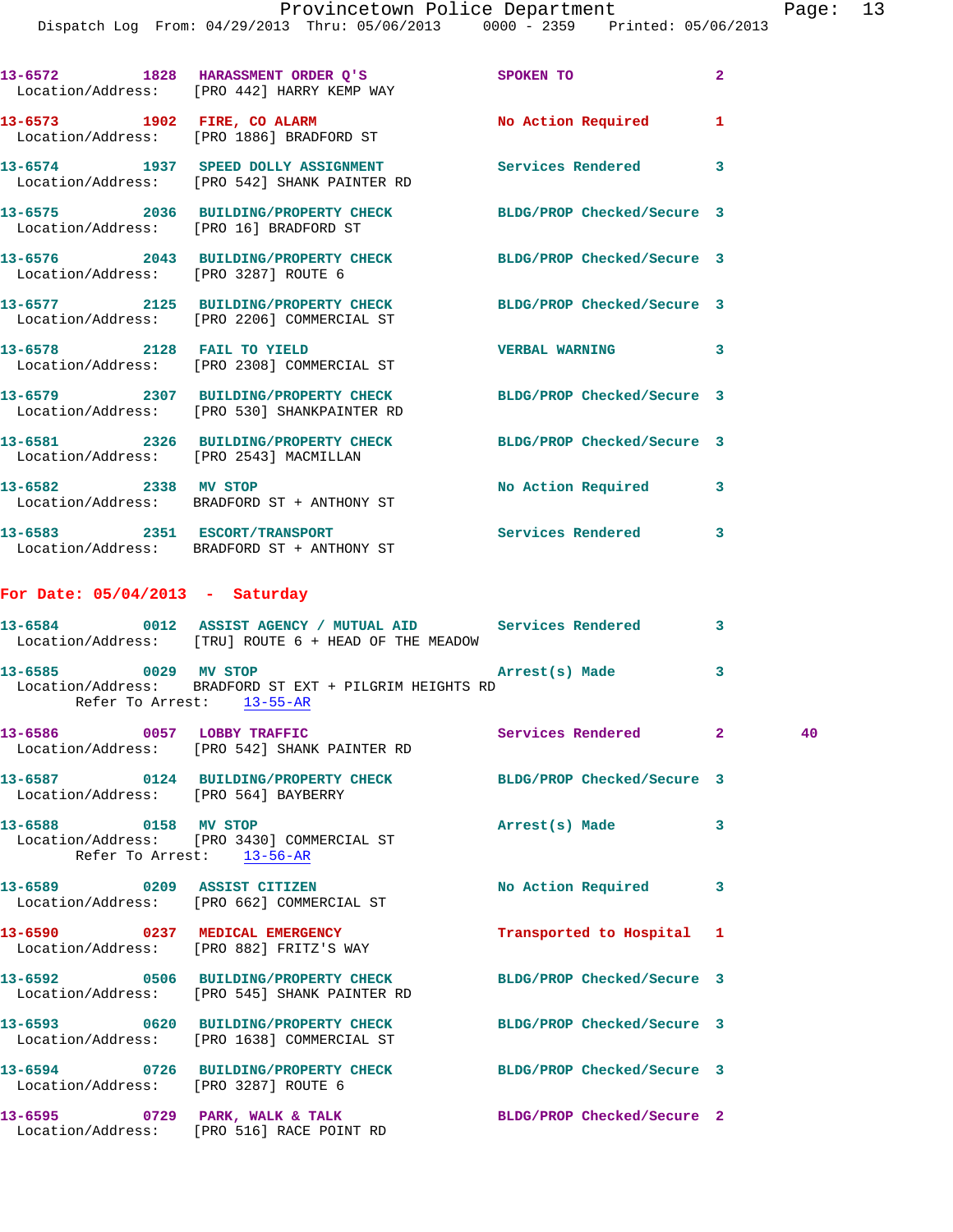|                                                                        | 13-6596 0737 BUILDING/PROPERTY CHECK<br>Location/Address: [PRO 2500] COMMERCIAL ST                              | BLDG/PROP Checked/Secure 3 |              |
|------------------------------------------------------------------------|-----------------------------------------------------------------------------------------------------------------|----------------------------|--------------|
|                                                                        | 13-6597 0738 BOAT/HARBORMASTER<br>Location/Address: [PRO 3259] MACMILLAN WHARF                                  | No Action Required         | $\mathbf{2}$ |
|                                                                        | 13-6598 0740 MV OBSERVANCE / ASSIGNMENT<br>Location/Address: RYDER ST + BRADFORD ST                             | Services Rendered          | 3            |
| 13-6599 0745 MV STOP<br>Location/Address: HIGH POLE HILL               |                                                                                                                 | <b>VERBAL WARNING</b>      | 3            |
|                                                                        | 13-6600 0824 BUILDING/PROPERTY CHECK<br>Location/Address: [PRO 2483] COMMERCIAL ST                              | BLDG/PROP Checked/Secure 3 |              |
|                                                                        | 13-6601 0827 BUILDING/PROPERTY CHECK<br>Location/Address: [PRO 2206] COMMERCIAL ST                              | BLDG/PROP Checked/Secure 3 |              |
|                                                                        | 13-6602 0830 MV OBSERVANCE / ASSIGNMENT<br>Location/Address: RACE POINT RD + SEASHORE PARK DR                   | <b>Services Rendered</b> 3 |              |
| 13-6603 0900 MV STOP                                                   | Location/Address: [PRO 2577] BRADFORD ST                                                                        | No Action Required         | 3            |
| Location/Address: [PRO 2] ALDEN ST                                     | 13-6604 0909 BUILDING/PROPERTY CHECK                                                                            | BLDG/PROP Checked/Secure 3 |              |
| 13-6605 0926 FOLLOW UP                                                 | Location/Address: [PRO 1502] BRADFORD ST                                                                        | SPOKEN TO                  | $\mathbf{2}$ |
|                                                                        | 13-6606 1002 BUILDING/PROPERTY CHECK<br>Location/Address: [PRO 3317] CEMETERY RD                                | BLDG/PROP Checked/Secure 3 |              |
|                                                                        | 13-6621 1015 ON SCHOOL PREMISES                                                                                 | No Action Required 3       |              |
| 13-6607 1025 ALARM - GENERAL                                           | Location/Address: [PRO 3634] COMMERCIAL ST                                                                      | BLDG/PROP Checked/Secure 1 |              |
|                                                                        | 13-6608 1055 PARK, WALK & TALK<br>Location/Address: [PRO 105] COMMERCIAL ST                                     | Services Rendered          | $\mathbf{2}$ |
| 13-6609 1058 METER COMPLAINT                                           | Location/Address: [PRO 1892] SHANK PAINTER RD                                                                   | Unfounded                  | 3            |
| 13-6610<br>Refer To Accident: 13-18-AC                                 | 1116 MV ACCIDENT/MAJOR<br>Location/Address: [PRO 3670] SHANK PAINTER RD                                         | PATIENT REFUSAL            | 1            |
| 13-6611 1130 MV STOP                                                   | Location/Address: [PRO 2479] ROUTE 6                                                                            | No Action Required         | $\mathbf{3}$ |
|                                                                        | 13-6614 1212 RACCOON COMPLAINT<br>Location/Address: [PRO 619] CREEK HILL RD                                     | <b>Services Rendered</b>   | $\mathbf{2}$ |
| Location/Address: [PRO 521] ROUTE 6                                    | 13-6615 1251 MV OBSERVANCE / ASSIGNMENT Citation/Warning Issued 3                                               |                            |              |
| 13-6616 1253 MV STOP                                                   | Location/Address: CONWELL ST + CEMETERY RD                                                                      | <b>VERBAL WARNING</b>      | 3            |
|                                                                        | 13-6617 1300 MV OBSERVANCE / ASSIGNMENT No Action Required<br>Location/Address: TELEGRAPH HILL RD + BRADFORD ST |                            | 3            |
| 13-6619 1319 MV STOP<br>Location/Address: [PRO 521] ROUTE 6            |                                                                                                                 | <b>VERBAL WARNING</b>      | 3            |
| 13-6620 1335 TRAFFIC CONTROL<br>Location/Address: [PRO 94] BRADFORD ST |                                                                                                                 | Services Rendered          | 3            |
| 13-6622<br>1348 MV STOP                                                |                                                                                                                 | <b>VERBAL WARNING</b>      | 3            |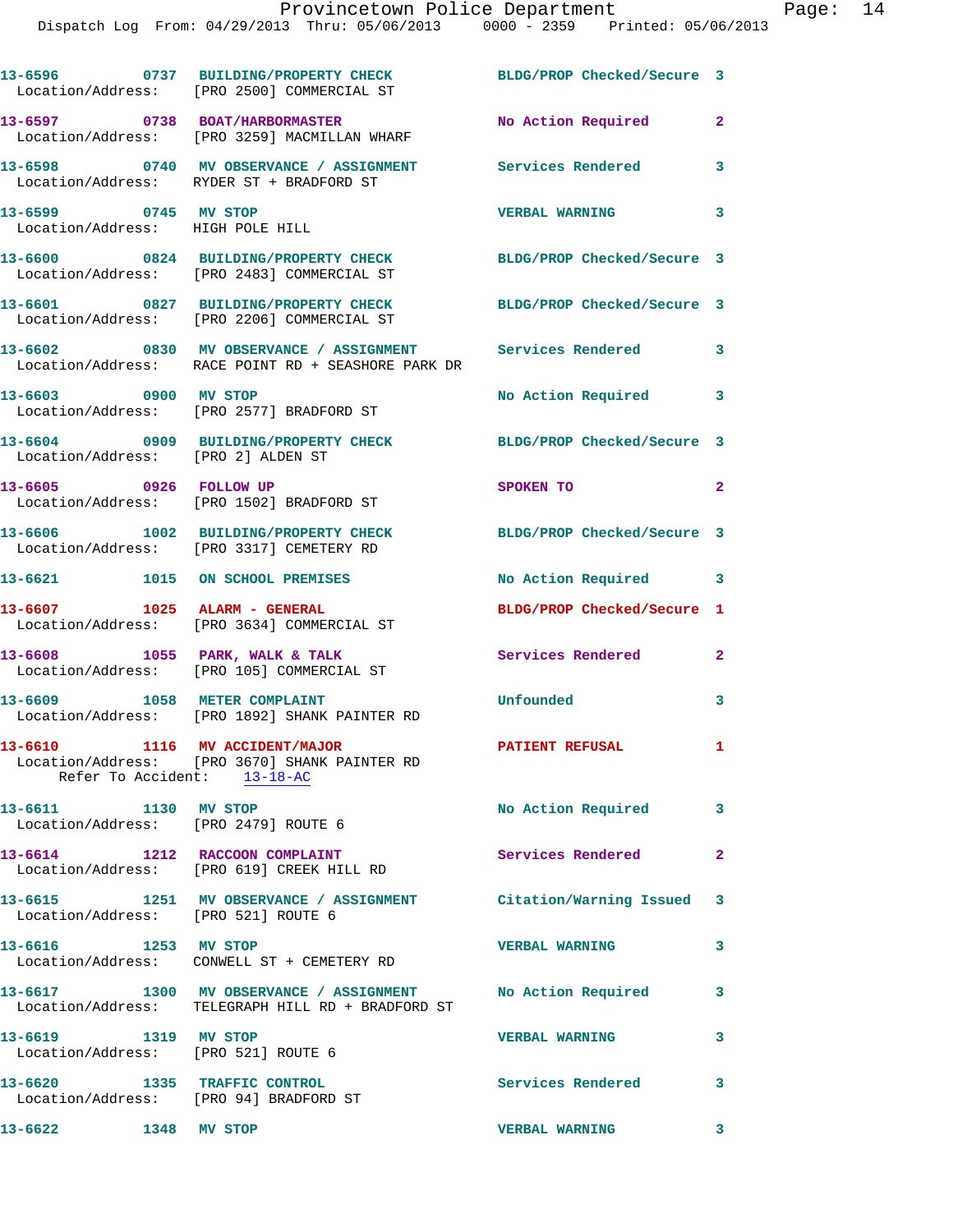|                                                              | Provincetown Police Department<br>Dispatch Log From: 04/29/2013 Thru: 05/06/2013 0000 - 2359 Printed: 05/06/2013 |                            |                |
|--------------------------------------------------------------|------------------------------------------------------------------------------------------------------------------|----------------------------|----------------|
| Location/Address: [PRO 2518] ROUTE 6                         |                                                                                                                  |                            |                |
| 13-6623 1405 MV ACCIDENT<br>Location/Address: HIGH POLE HILL |                                                                                                                  | <b>No Action Required</b>  | 1              |
|                                                              | 13-6624 1407 PARK, WALK & TALK<br>Location/Address: [PRO 216] COMMERCIAL ST                                      | No Action Required         | $\mathbf{2}$   |
|                                                              | 13-6625 1418 RACCOON PROBLEM<br>Location/Address: [PRO 312] COMMERCIAL ST                                        | Unfounded                  | $\mathbf{2}$   |
|                                                              | 13-6626 1423 BUILDING/PROPERTY CHECK<br>Location/Address: [PRO 519] RACE POINT RD                                | BLDG/PROP Checked/Secure 3 |                |
|                                                              | 13-6627 1437 WIRES DOWN<br>Location/Address: [PRO 2226] COMMERCIAL ST                                            | No Action Required         | $\mathbf{2}$   |
|                                                              | 13-6628 1440 LOST/FOUND PROPERTY<br>Location/Address: [PRO 542] SHANK PAINTER RD                                 | <b>Services Rendered</b>   | 3              |
| Location/Address: [PRO 571] ALDEN ST                         | 13-6629 1454 BUILDING/PROPERTY CHECK                                                                             | BLDG/PROP Checked/Secure 3 |                |
| Location/Address: [PRO 512] PRINCE ST                        | 13-6630 1455 PARKING COMPLAINT / GENERAL No Action Required                                                      |                            | 3              |
|                                                              | 13-6631 1522 BUILDING/PROPERTY CHECK<br>Location/Address: [PRO 3317] CEMETERY RD                                 | BLDG/PROP Checked/Secure 3 |                |
|                                                              | 13-6632 1525 AIRCRAFT-FLIGHT COVERAGE<br>Location/Address: [PRO 516] RACE POINT RD                               | Services Rendered          | $\mathbf{2}$   |
|                                                              | 13-6633 1548 LOST SET OF KEYS<br>Location/Address: [PRO 542] SHANK PAINTER RD                                    | <b>Services Rendered</b>   | 3              |
|                                                              | 13-6634 1609 MV COMPLAINT<br>Location/Address: PEARL ST + BRADFORD ST                                            | Could Not Locate           | $\mathbf{2}$   |
| 13-6635 1627 LOST CANON CAMERA                               | Location/Address: [PRO 3242] COMMERCIAL ST                                                                       | <b>Services Rendered</b>   | 3              |
| 13-6636 1633 911 GENERAL                                     | Location/Address: [PRO 3420] JOHNSON ST                                                                          | Unfounded                  | ı              |
|                                                              | 13-6637 1640 PARKING COMPLAINT / GENERAL GONE ON ARRIVAL<br>Location/Address: [PRO 603] COMMERCIAL ST            |                            | 3              |
|                                                              | 13-6638 1647 MV OBSERVANCE / ASSIGNMENT No Action Required<br>Location/Address: [PRO 3440] ROUTE 6               |                            | 3              |
|                                                              | 13-6639 1653 PARKING COMPLAINT / GENERAL<br>Location/Address: WINTHROP ST + COMMERCIAL ST                        | <b>Services Rendered</b>   | 3              |
|                                                              | 13-6640 1655 MEDICAL EMERGENCY<br>Location/Address: [PRO 444] HIGH POLE HILL                                     | Transported to Hospital    | 1              |
| 13-6642 1714 ANIMAL CALL                                     | Location/Address: BRADFORD ST + WEST VINE ST                                                                     | No Action Required         | $\mathbf{2}$   |
|                                                              | 13-6644 1730 PARK, WALK & TALK<br>Location: [PRO 3431] LOPES SQUARE                                              | No Action Required         | 2              |
| 13-6643 1734 LANDLORD/TENANT                                 | Location/Address: [PRO 1865] COMMERCIAL ST                                                                       | Could Not Locate           | $\overline{a}$ |
|                                                              | 13-6645 1742 FOUND MA LIC<br>Location/Address: [PRO 542] SHANK PAINTER RD                                        | No Action Required         | 3              |
| 13-6646 1754 U/A WARRANT                                     | Location/Address: [PRO 542HAR] SHANK PAINTER RD                                                                  | Arrest(s) Made             | 3              |

Refer To Arrest: 13-57-AR

Page: 15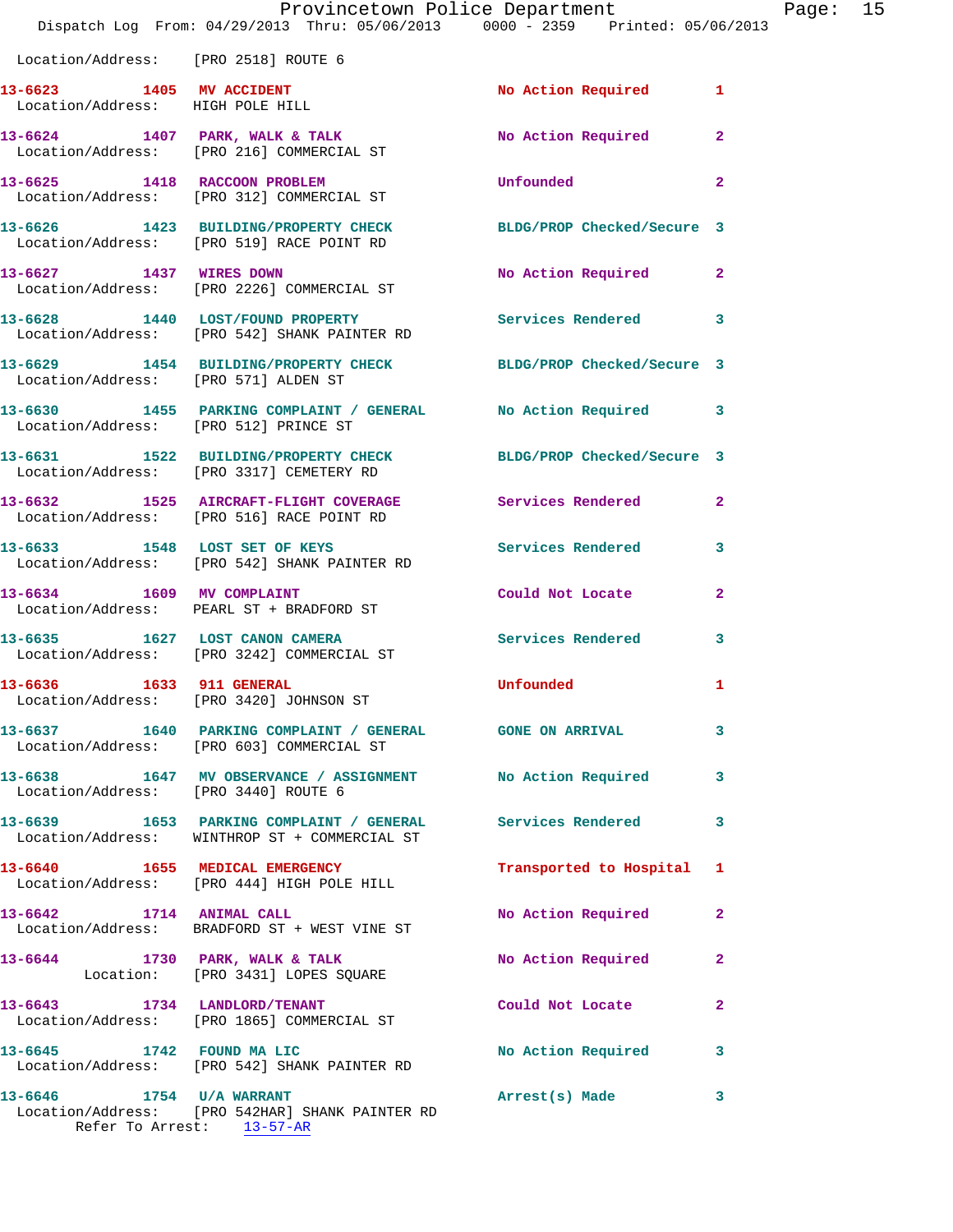|                                        | 13-6649 1801 FOUND GREEN PURSE<br>Location/Address: [PRO 3607] BRADFORD ST                                      | Services Rendered        | 3            |    |
|----------------------------------------|-----------------------------------------------------------------------------------------------------------------|--------------------------|--------------|----|
|                                        | 13-6647 1828 MEDICAL EMERGENCY<br>Location/Address: [PRO 542] SHANK PAINTER RD                                  | Services Rendered        | $\mathbf{1}$ |    |
|                                        | 13-6648 1843 ANIMAL CALL<br>Location/Address: [PRO 3349] HARRY KEMP WAY                                         | No Action Required       | $\mathbf{2}$ |    |
|                                        | 13-6650 1902 PARKING COMPLAINT / GENERAL GONE ON ARRIVAL 3<br>Location/Address: [PRO 2616] COMMERCIAL ST        |                          |              |    |
|                                        | 13-6651 1921 BUILDING/PROPERTY CHECK BLDG/PROP Checked/Secure 3<br>Location/Address: [PRO 2206] COMMERCIAL ST   |                          |              |    |
|                                        | 13-6652 1924 BUILDING/PROPERTY CHECK BLDG/PROP Checked/Secure 3<br>Location/Address: [PRO 3318] CEMETERY RD     |                          |              |    |
|                                        | 13-6653 1934 PARKING COMPLAINT / GENERAL Citation/Warning Issued 3<br>Location/Address: [PRO 348] COMMERCIAL ST |                          |              |    |
|                                        | 13-6654 2031 BUILDING/PROPERTY CHECK BLDG/PROP Checked/Secure 3<br>Location/Address: [PRO 306] COMMERCIAL ST    |                          |              |    |
| 13-6655 2031 HAZARDS                   | Location/Address: [PRO 1483] MECHANIC ST                                                                        | Services Rendered 2      |              |    |
| Location/Address: [PRO 571] ALDEN ST   | 13-6656 2051 BUILDING/PROPERTY CHECK BLDG/PROP Checked/Secure 3                                                 |                          |              |    |
|                                        | 13-6657 2052 MV OBSERVANCE / ASSIGNMENT No Action Required 3<br>Location/Address: [PRO 3004] BRADFORD ST        |                          |              |    |
|                                        | 13-6658 2144 ASSIST AGENCY / MUTUAL AID Services Rendered<br>Location/Address: [PRO 542] SHANK PAINTER RD       |                          | 3            |    |
| Location/Address: [PRO 3287] ROUTE 6   | 13-6659 2215 BUILDING/PROPERTY CHECK BLDG/PROP Checked/Secure 3                                                 |                          |              |    |
| Location/Address: [PRO 433] RYDER ST   | 13-6660 2215 BUILDING/PROPERTY CHECK BLDG/PROP Checked/Secure 3                                                 |                          |              |    |
| Location/Address: [TRU] ROUTE 6        | 13-6661 2328 ASSIST AGENCY / MUTUAL AID Services Rendered 3                                                     |                          |              |    |
| 13-6662                                | 2356 MV OBSERVANCE / ASSIGNMENT<br>Location/Address: BRADFORD ST + RYDER ST                                     | <b>Services Rendered</b> | 3            |    |
|                                        | 13-6663 2357 NOISE COMPLAINT<br>Location/Address: [PRO 3443] COMMERCIAL ST                                      | Services Rendered 3      |              |    |
| For Date: $05/05/2013$ - Sunday        |                                                                                                                 |                          |              |    |
|                                        | 13-6664 0000 MV STOP<br>Location/Address: BRADFORD ST + BANGS ST                                                | <b>VERBAL WARNING</b>    | 3            |    |
| Location/Address: [PRO 2543] MACMILLAN | 13-6665 0018 BUILDING/PROPERTY CHECK BLDG/PROP Checked/Secure 3                                                 |                          |              |    |
| Location/Address: [PRO 3287] ROUTE 6   | 13-6666 0021 BUILDING/PROPERTY CHECK                                                                            | Services Rendered        | 3            |    |
|                                        | 13-6667 6023 MV OBSERVANCE / ASSIGNMENT Services Rendered<br>Location/Address: RYDER ST + BRADFORD ST           |                          | 3            |    |
| 13-6669 0059 LOBBY TRAFFIC             | Location/Address: [PRO 542] SHANK PAINTER RD                                                                    | Services Rendered        | $\mathbf{2}$ | 23 |
| 13-6670 0122 MV STOP                   |                                                                                                                 | <b>VERBAL WARNING</b>    | 3            |    |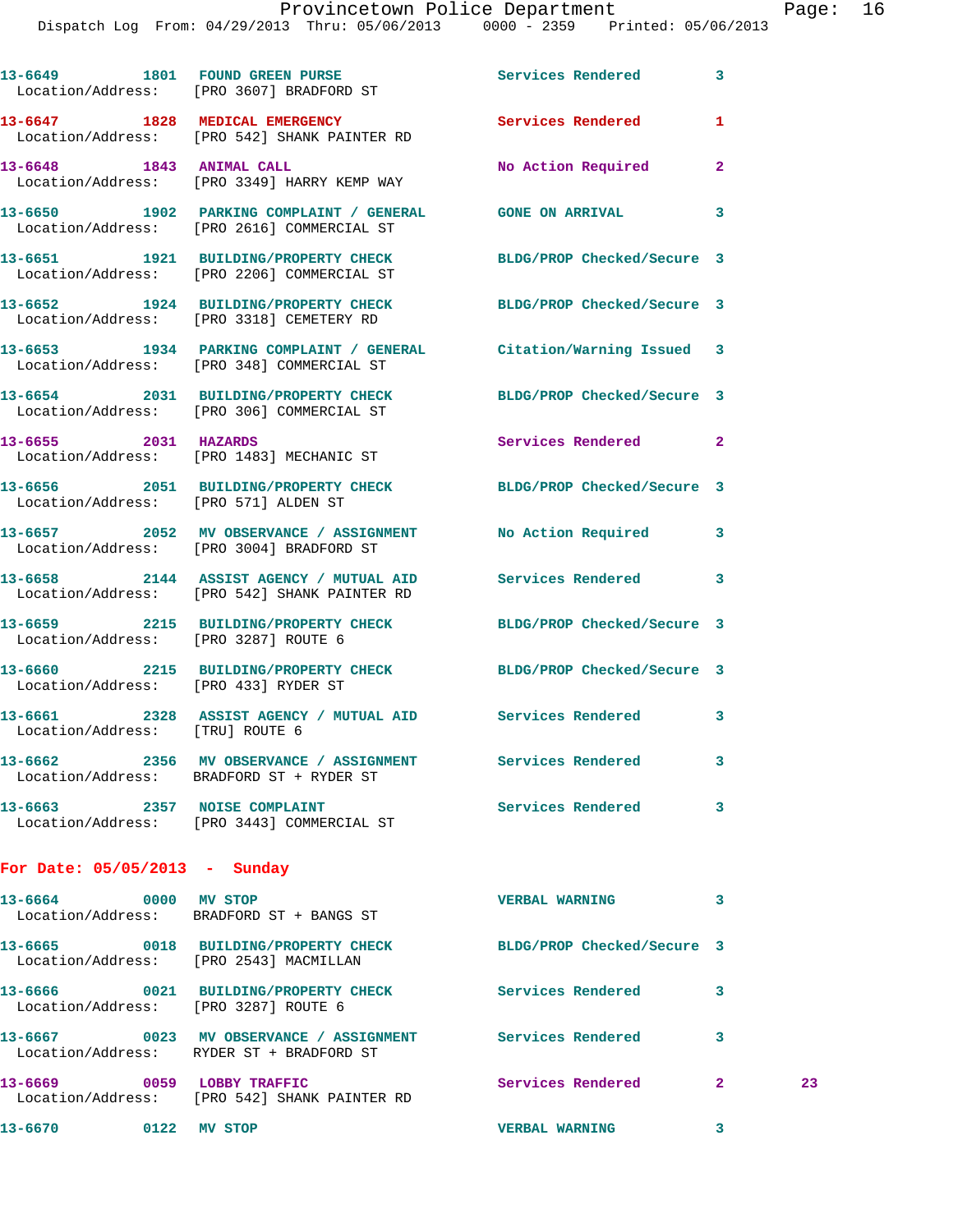|                                      | Provincetown Police Department<br>Dispatch Log From: $04/29/2013$ Thru: $05/06/2013$ 0000 - 2359 Printed: 05/06/2013 |                            |              | Page: 17 |  |
|--------------------------------------|----------------------------------------------------------------------------------------------------------------------|----------------------------|--------------|----------|--|
|                                      | Location/Address: BRADFORD ST + PLEASANT ST                                                                          |                            |              |          |  |
|                                      | 13-6671 0140 ALARM- GERERAL<br>Location/Address: [PRO 539] SHANK PAINTER RD                                          | False Alarm                | $\mathbf{1}$ |          |  |
|                                      | 13-6672 0204 BUILDING/PROPERTY CHECK BLDG/PROP Checked/Secure 3<br>Location/Address: [PRO 2206] COMMERCIAL ST        |                            |              |          |  |
|                                      | 13-6673 0226 MV OBSERVANCE / ASSIGNMENT Services Rendered 3<br>Location/Address: OLD COLONY WAY + HARRY KEMP WAY     |                            |              |          |  |
|                                      | 13-6674 0233 BUILDING/PROPERTY CHECK BLDG/PROP Checked/Secure 3<br>Location/Address: [PRO 1778] SHANKPAINTER RD      |                            |              |          |  |
|                                      | 13-6675 0534 BUILDING/PROPERTY CHECK<br>Location/Address: [PRO 2898] JEROME SMITH RD                                 | Services Rendered 3        |              |          |  |
| Location/Address: [PRO 564] BAYBERRY | 13-6676 0541 BUILDING/PROPERTY CHECK BLDG/PROP Checked/Secure 3                                                      |                            |              |          |  |
|                                      | 13-6677 0547 MEDICAL EMERGENCY<br>Location/Address: [PRO 3222] ALDEN ST                                              | Transported to Hospital 1  |              |          |  |
|                                      | 13-6678 0611 BUILDING/PROPERTY CHECK BLDG/PROP Checked/Secure 3<br>Location/Address: [PRO 545] SHANKPAINTER RD       |                            |              |          |  |
|                                      | 13-6679 0612 MV OBSERVANCE / ASSIGNMENT<br>Location/Address: [PRO 2952] SHANK PAINTER RD                             | No Action Required 3       |              |          |  |
|                                      | 13-6681 0723 BUILDING/PROPERTY CHECK BLDG/PROP Checked/Secure 3<br>Location/Address: [PRO 175] COMMERCIAL ST         |                            |              |          |  |
|                                      | 13-6682 0738 LOOSE DOG<br>Location/Address: [PRO 3260] BRADFORD ST EXT                                               | Services Rendered 2        |              |          |  |
|                                      | 13-6683 0742 HARBORMASTER ON DUTY<br>Location/Address: [PRO 3259] MACMILLAN WHARF                                    | No Action Required         | $\mathbf{2}$ |          |  |
| Location/Address: [PRO 2519] ROUTE 6 | 13-6684 0841 MV OBSERVANCE / ASSIGNMENT Services Rendered 3                                                          |                            |              |          |  |
|                                      | 13-6685 0846 BUILDING/PROPERTY CHECK BLDG/PROP Checked/Secure 3<br>Location/Address: [PRO 2500] COMMERCIAL ST        |                            |              |          |  |
|                                      | 13-6686 0846 LOST/FOUND PROPERTY<br>Location/Address: [PRO 542] SHANK PAINTER RD                                     | No Action Required         | 3            |          |  |
|                                      | 13-6688 0926 ON SCHOOL PREMISES                                                                                      | No Action Required         | 3            |          |  |
|                                      | 13-6689 0932 MV OBSERVANCE / ASSIGNMENT<br>Location/Address: [PRO 3138] CONWELL ST                                   | No Action Required         | 3            |          |  |
|                                      | 13-6690 0943 MV OBSERVANCE / ASSIGNMENT<br>Location/Address: RYDER ST + BRADFORD ST                                  | <b>No Action Required</b>  | 3            |          |  |
| 13-6691 0948 MV STOP                 | Location/Address: [PRO 2391] BRADFORD ST                                                                             | <b>VERBAL WARNING</b>      | 3            |          |  |
|                                      | 13-6692 0959 LICENSE REVOCATION<br>Location/Address: [PRO 662] COMMERCIAL ST                                         | Services Rendered          | 3            |          |  |
| 13-6693 1030 MV HIT & RUN            | Location/Address: [PRO 3228] COMMERCIAL ST<br>Refer To Accident: 13-19-AC                                            | Services Rendered          | 2            |          |  |
| 13-6694 1110 MV TOW                  | Location/Address: [PRO 801] COMMERCIAL ST                                                                            | Services Rendered          | 2            |          |  |
|                                      | 13-6695 1133 DOG FOUND<br>Location/Address: [PRO 230] COMMERCIAL ST                                                  | Taken to Family/Guardian 2 |              |          |  |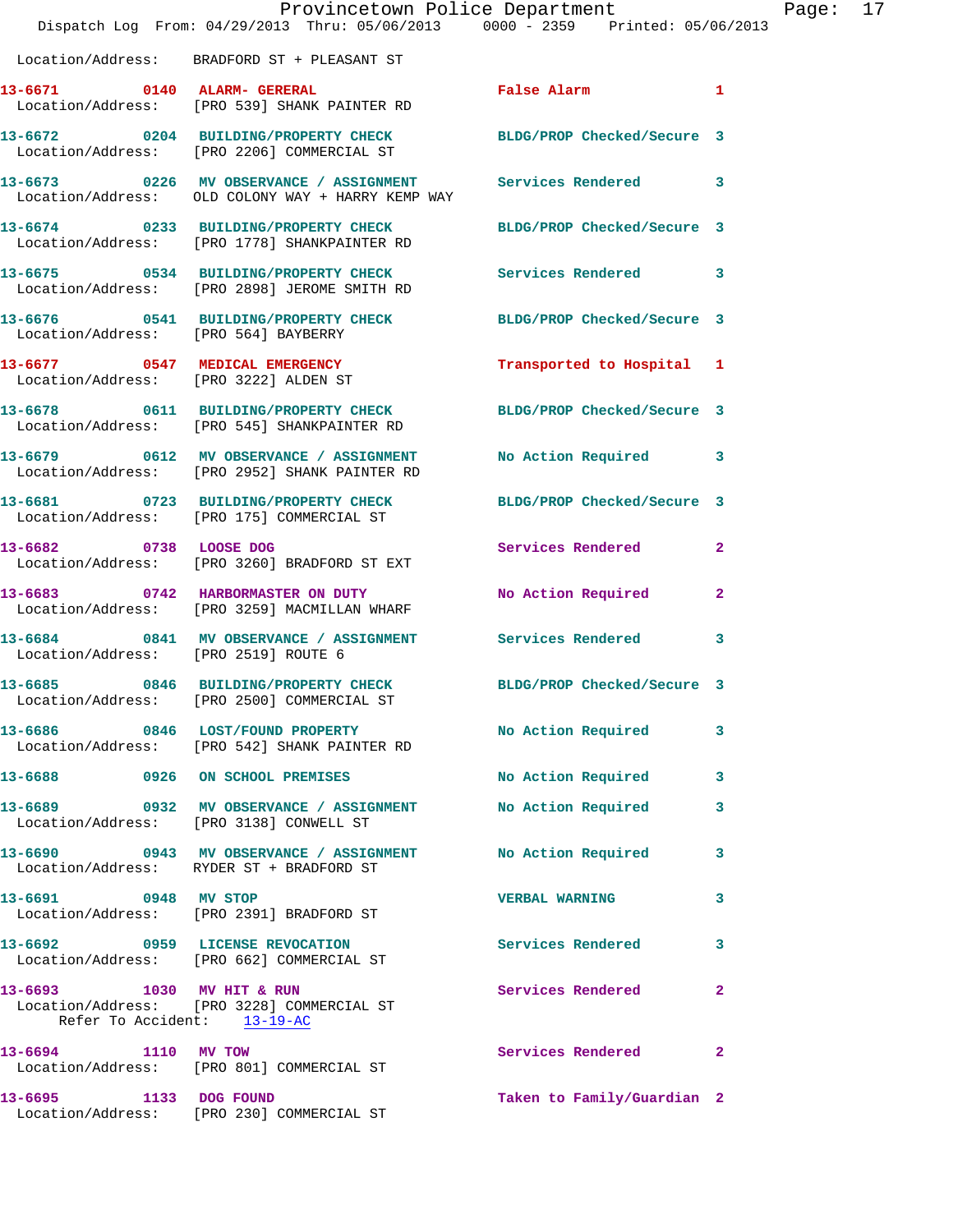| 13-6696 1222 MV STOP                                                    | Location/Address: WINSLOW ST + BRADFORD ST                                                                        | <b>VERBAL WARNING</b>      | 3                          |
|-------------------------------------------------------------------------|-------------------------------------------------------------------------------------------------------------------|----------------------------|----------------------------|
| Location/Address: [PRO 3222] ALDEN ST                                   | 13-6697 1243 MV COMPLAINT/DOG IN MV                                                                               | Unfounded                  | $\overline{\mathbf{2}}$    |
|                                                                         | 13-6698 1254 BUILDING/PROPERTY CHECK<br>Location/Address: [PRO 1646] WINSLOW ST                                   | BLDG/PROP Checked/Secure 3 |                            |
|                                                                         | 13-6699 1305 PARK, WALK & TALK<br>Location/Address: [PRO 2500] COMMERCIAL ST                                      | No Action Required 2       |                            |
| 13-6700 1336 MV STOP<br>Location/Address: [PRO 2519] ROUTE 6            |                                                                                                                   | <b>VERBAL WARNING</b>      | 3                          |
|                                                                         | 13-6701 1346 MV OBSERVANCE / ASSIGNMENT Citation/Warning Issued 3<br>Location/Address: [PRO 2952] SHANKPAINTER RD |                            |                            |
| 13-6702 1351 MV STOP                                                    | Location/Address: [PRO 447] JEROME SMITH RD                                                                       | No Action Required         | 3                          |
| Location/Address: [PRO 521] ROUTE 6                                     | 13-6703 1355 MV OBSERVANCE / ASSIGNMENT Services Rendered                                                         |                            | 3                          |
| 13-6704 1400 MV STOP                                                    | Location/Address: CONWELL ST + CEMETERY RD                                                                        | <b>VERBAL WARNING</b>      | 3                          |
| 13-6705 1418 MV STOP                                                    | Location/Address: BRADFORD ST + ALDEN ST                                                                          | <b>VERBAL WARNING</b>      | 3                          |
|                                                                         | 13-6706 1421 PARK, WALK & TALK<br>Location/Address: [PRO 2222] COMMERCIAL ST                                      | <b>Services Rendered</b>   | $\mathbf{2}$               |
|                                                                         | 13-6707 1433 FOUND LICENSE<br>Location: [PRO 3431] LOPES SQUARE                                                   | <b>Services Rendered</b>   | 3                          |
|                                                                         | 13-6708 1524 FOUND CREDIT CARD<br>Location/Address: [PRO 165] COMMERCIAL ST                                       | <b>Services Rendered</b>   | $\overline{\phantom{a}}$ 3 |
|                                                                         | 13-6709 1539 CONSTRUCTION COMPLAINT<br>Location/Address: [PRO 109] COMMERCIAL ST                                  | SPOKEN TO                  | 3                          |
|                                                                         | 13-6710 1630 PARK, WALK & TALK<br>Location/Address: [PRO 105] COMMERCIAL ST                                       | <b>Services Rendered</b> 2 |                            |
|                                                                         | Location/Address: [PRO 2898] JEROME SMITH RD                                                                      | BLDG/PROP Checked/Secure 3 |                            |
| 13-6712 1852 MEDICAL EMERGENCY<br>Location/Address: [PRO 776] BROWNE ST |                                                                                                                   | Transported to Hospital 1  |                            |
| Location/Address: [PRO 2807] ROUTE 6                                    | 13-6714 1927 ASSIST AGENCY / MUTUAL AID Services Rendered 3                                                       |                            |                            |
| Location/Address: [PRO 2479] ROUTE 6                                    |                                                                                                                   |                            | $\overline{\phantom{a}}$ 3 |
| 13-6717 2038 MV STOP                                                    | Location/Address: COURT ST + BRADFORD ST                                                                          | <b>VERBAL WARNING</b>      | $\overline{\mathbf{3}}$    |
|                                                                         | 13-6718 2044 MEDICAL EMERGENCY<br>Location/Address: [PRO 437] FREEMAN ST                                          | Transported to Hospital 1  |                            |
|                                                                         | 13-6719 2050 BUILDING/PROPERTY CHECK<br>Location/Address: [PRO 516] RACE POINT RD                                 | BLDG/PROP Checked/Secure 3 |                            |
| Location/Address: [PRO 444] HIGH POLE                                   | 13-6720 2114 BUILDING/PROPERTY CHECK                                                                              | BLDG/PROP Checked/Secure 3 |                            |
|                                                                         | 13-6721 2141 SUSPICIOUS ACTIVITY<br>Location/Address: [PRO 2543] MACMILLAN WHARF                                  | Services Rendered 2        |                            |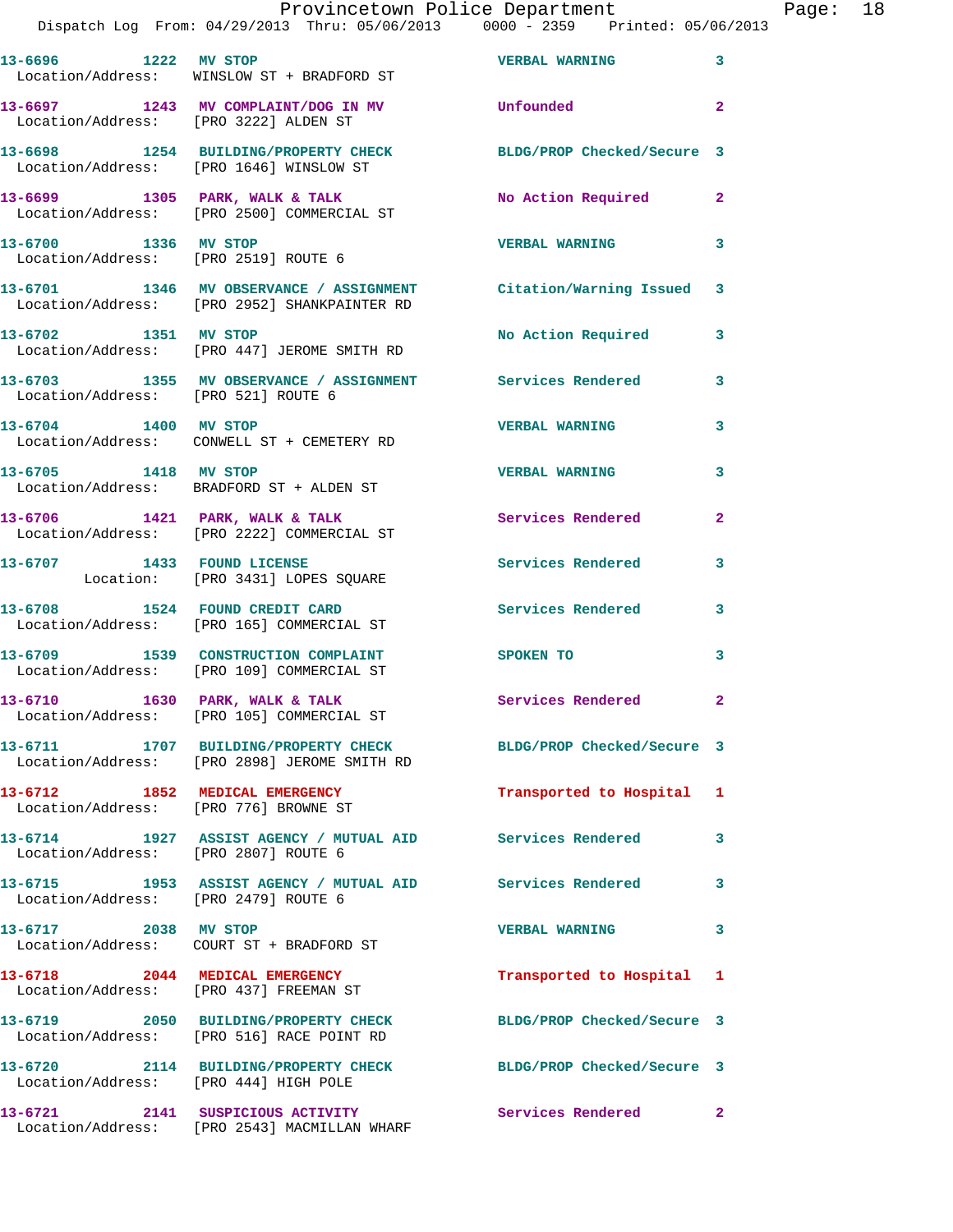|  |  | For Date: 05/06/2013 |  | Monday |
|--|--|----------------------|--|--------|
|--|--|----------------------|--|--------|

|                                       | 13-6723 0006 LOBBY TRAFFIC<br>Location/Address: [PRO 542] SHANK PAINTER RD                                     | Services Rendered 2        |              | $\mathbf{2}$ |
|---------------------------------------|----------------------------------------------------------------------------------------------------------------|----------------------------|--------------|--------------|
|                                       | 13-6724 0015 BUILDING/PROPERTY CHECK BLDG/PROP Checked/Secure 3<br>Location/Address: [PRO 2483] COMMERCIAL ST  |                            |              |              |
|                                       | 13-6725 0024 BUILDING/PROPERTY CHECK BLDG/PROP Checked/Secure 3<br>Location/Address: [PRO 530] SHANKPAINTER RD |                            |              |              |
|                                       | 13-6726 0034 BUILDING/PROPERTY CHECK BLDG/PROP Checked/Secure 3<br>Location/Address: [PRO 447] JEROME SMITH RD |                            |              |              |
|                                       | 13-6727 0038 BUILDING/PROPERTY CHECK BLDG/PROP Checked/Secure 3<br>Location/Address: [PRO 447] JEROME SMITH RD |                            |              |              |
|                                       | 13-6728 0044 BUILDING/PROPERTY CHECK<br>Location/Address: [PRO 391] COMMERCIAL ST                              | Services Rendered          | 3            |              |
|                                       | 13-6729 0049 MV OBSERVANCE / ASSIGNMENT Services Rendered<br>Location/Address: [PRO 2577] BRADFORD ST          |                            | 3            |              |
|                                       | 13-6730 0051 MV STOP<br>Location/Address: BRADFORD ST + STANDISH AVE                                           | No Action Required         | 3            |              |
|                                       | 13-6731 0059 BUILDING/PROPERTY CHECK BLDG/PROP Checked/Secure 3<br>Location/Address: [PRO 3256] COMMERCIAL ST  |                            |              |              |
|                                       | 13-6732 0101 MISSING DOG<br>Location/Address: [PRO 1191] HOLWAY AVE                                            | <b>GONE ON ARRIVAL</b>     | $\mathbf{2}$ |              |
|                                       | 13-6733  0119 BUILDING/PROPERTY CHECK Services Rendered<br>Location/Address: [PRO 2898] JEROME SMITH RD        |                            | 3            |              |
| 13-6734 0126 MV STOP                  | Location/Address: [PRO 731] BRADFORD ST                                                                        | <b>VERBAL WARNING</b>      | 3            |              |
| 13-6735 0141 MV STOP                  | Location/Address: BRADFORD ST + STANDISH AVE                                                                   | <b>VERBAL WARNING</b>      | 3            |              |
|                                       | 13-6736 0156 BUILDING/PROPERTY CHECK BLDG/PROP Checked/Secure 3<br>Location/Address: [PRO 306] COMMERCIAL ST   |                            |              |              |
|                                       | 13-6737 0242 BUILDING/PROPERTY CHECK BLDG/PROP Checked/Secure 3<br>Location/Address: [PRO 2543] MACMILLAN      |                            |              |              |
| Location/Address: [PRO 564] BAYBERRY  | 13-6738 0303 BUILDING/PROPERTY CHECK                                                                           | BLDG/PROP Checked/Secure 3 |              |              |
| Location/Address: [PRO 444] HIGH POLE | 13-6739 		 0349 BUILDING/PROPERTY CHECK Services Rendered                                                      |                            | 3            |              |
| Location/Address: [PRO 521] ROUTE 6   | 13-6740 0508 BUILDING/PROPERTY CHECK Services Rendered                                                         |                            | 3            |              |
| Location/Address: [PRO 512] PRINCE ST | 13-6741 0543 BUILDING/PROPERTY CHECK BLDG/PROP Checked/Secure 3                                                |                            |              |              |
|                                       | 13-6742 0600 BUILDING/PROPERTY CHECK<br>Location/Address: [PRO 182] COMMERCIAL ST                              | BLDG/PROP Checked/Secure 3 |              |              |
|                                       | 13-6743 0612 BOAT/HARBORMASTER<br>Location/Address: [PRO 2543] MACMILLAN WHARF                                 | Services Rendered          | $\mathbf{2}$ |              |
|                                       | 13-6744 0620 SPEED DOLLY ASSIGNMENT<br>Location/Address: JEROME SMITH RD + WINSLOW ST                          | <b>Services Rendered</b>   | 3            |              |
| 13-6745 0650 BOAT/HARBORMASTER        |                                                                                                                | No Action Required         | $\mathbf{2}$ |              |